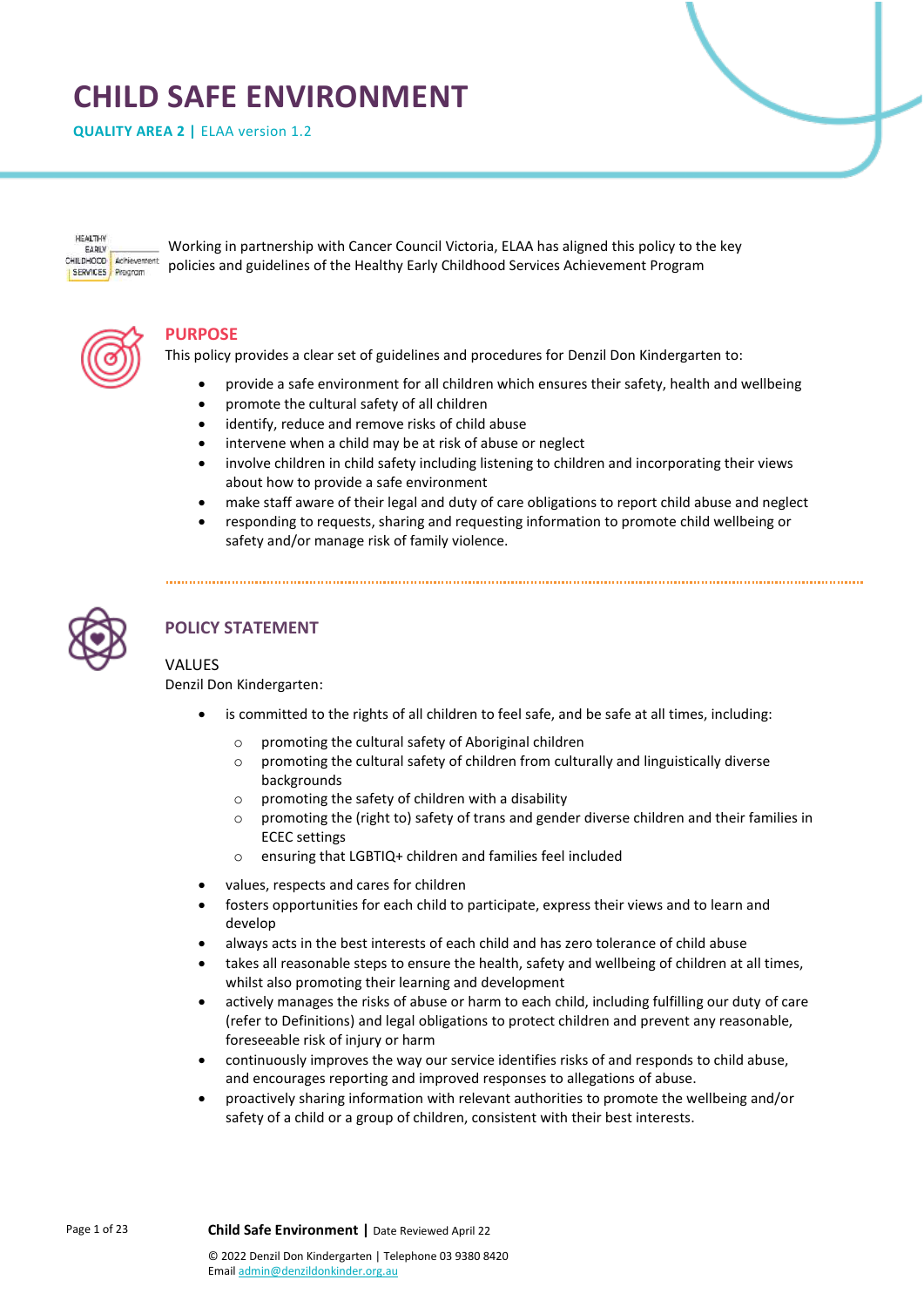## SCOPE

This policy applies to the approved provider, persons with management or control, nominated supervisor, persons in day-to-day charge, early childhood teachers, educators, staff, students, volunteers, parents/guardians, children and others attending the programs and activities of Denzil Don Kindergarten, including during offsite excursions and activities.

| <b>RESPONSIBILITIES</b>                                                                                                                                                                                                                                       | with management or control<br>Approved provider and persons | persons in day-to-day charge<br>Nominated supervisor and | educators and all other staff<br>Early childhood teachers | Parents/guardians | students<br>Contractors, volunteers and |
|---------------------------------------------------------------------------------------------------------------------------------------------------------------------------------------------------------------------------------------------------------------|-------------------------------------------------------------|----------------------------------------------------------|-----------------------------------------------------------|-------------------|-----------------------------------------|
| R indicates legislation requirement, and should not be deleted                                                                                                                                                                                                |                                                             |                                                          |                                                           |                   |                                         |
| Ensuring the learning environment provided considers<br>appropriate child groupings, sufficient space, and includes<br>carefully chosen and well-maintained resources and<br>equipment (Regulations 103) (refer to Injury Trauma and<br><b>Illness Policy</b> | R                                                           | $\mathsf R$                                              | $\sqrt{}$                                                 |                   |                                         |
| Creating a culturally safe environment for Aboriginal children                                                                                                                                                                                                | R                                                           | $\mathsf R$                                              | $\mathsf R$                                               |                   | R                                       |
| Supporting and encouraging a child's ability to express their<br>culture and enjoy their cultural rights                                                                                                                                                      | R                                                           | $\sqrt{ }$                                               | $\sqrt{}$                                                 |                   | $\sqrt{}$                               |
| Understanding children's diverse circumstances, providing<br>support and responding to those who are vulnerable                                                                                                                                               | R                                                           | $\sqrt{}$                                                | $\sqrt{}$                                                 |                   |                                         |
| Implementing risk assessments of the service environment<br>and equipment to ensure risks to health and safety are<br>minimised (National Law: Sections 167) (refer to Occupational<br>Health and Safety and Injury Trauma and Illness Policy)                | R                                                           | R                                                        | $\sqrt{}$                                                 |                   |                                         |
| Implementing risk management plans, considering risks posed<br>by service setting, activities, and the physical environment                                                                                                                                   | R                                                           | R                                                        | $\sqrt{}$                                                 |                   |                                         |
| Complying with the legislated ECT/educator-to-child ratios at<br>all times (National Law: Sections 169, Regulations 123) (refer<br>to Supervision of Children Policy)                                                                                         | R                                                           | $\mathsf R$                                              | $\sqrt{}$                                                 |                   | $\sqrt{}$                               |
| Ensuring children are actively supervised at all times<br>(Regulations 122) (refer to Supervision of Children Policy)                                                                                                                                         | $\mathsf{R}$                                                | $\mathsf{R}$                                             | $\sqrt{}$                                                 |                   | $\sqrt{}$                               |
| Ensuring all staff, contractors, volunteers and students do not<br>consume or are under the influence of alcohol or be affected<br>by drugs (Regulations 82, 83) (refer to Tobacco, Alcohol and<br>other Drugs Policy)                                        | R                                                           | $\sqrt{ }$                                               | $\sqrt{}$                                                 |                   |                                         |
| Providing leadership for an organisational culture of<br>accountability for child safety that is open to scrutiny and is<br>continuously reviewed and improved                                                                                                | R                                                           | $\sqrt{}$                                                |                                                           |                   |                                         |

Page 2 of 23 **Child Safe Environment |** Date Reviewed April 22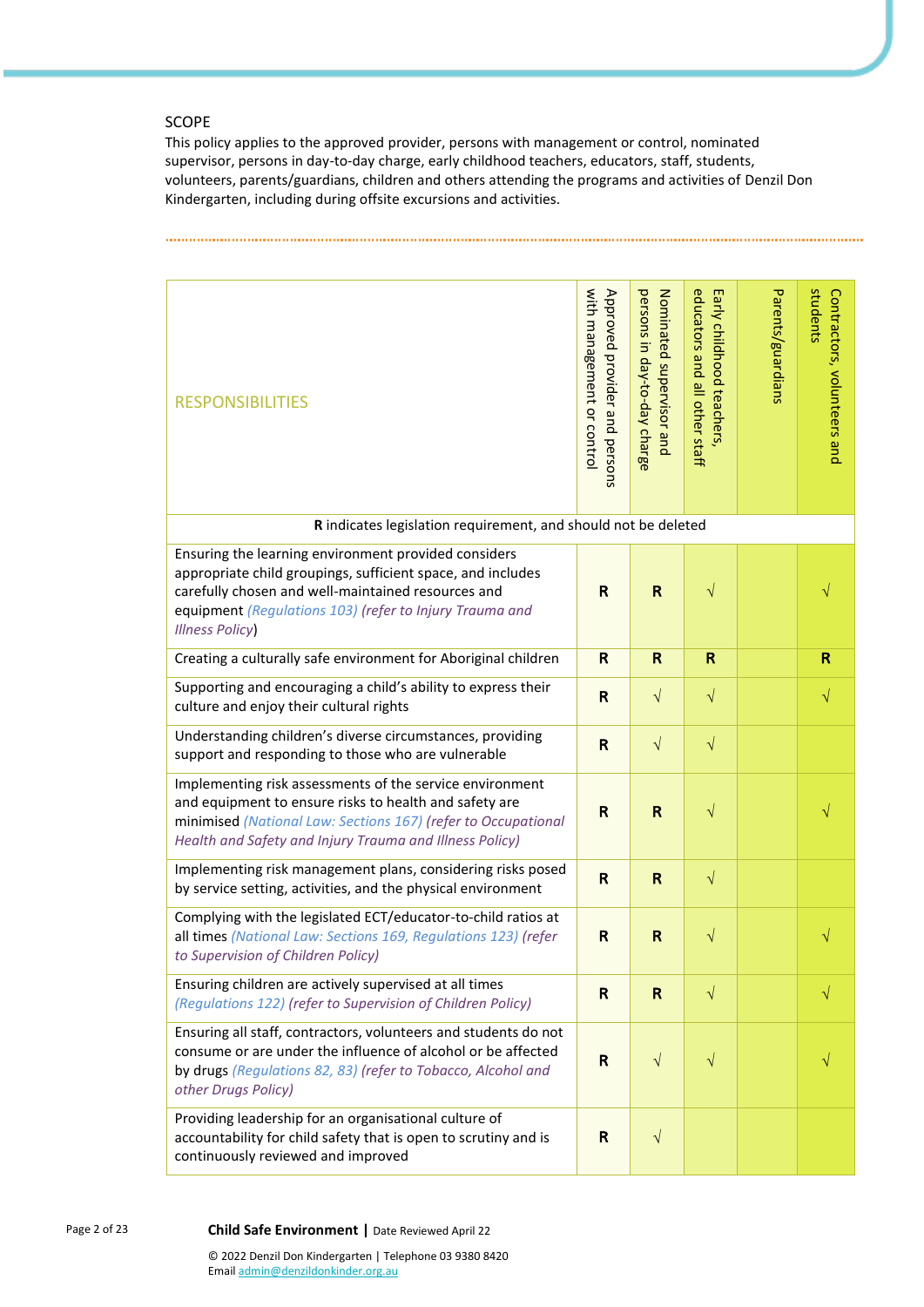| Advising staff of current child protection legislation, and their<br>legal and duty of care obligations (Regulation 84)                                                                                                                                                                                       | R                                                                                                                                                                                                                                                                                                                                                                                                                                                    | $\sqrt{}$    |           |           |           |
|---------------------------------------------------------------------------------------------------------------------------------------------------------------------------------------------------------------------------------------------------------------------------------------------------------------|------------------------------------------------------------------------------------------------------------------------------------------------------------------------------------------------------------------------------------------------------------------------------------------------------------------------------------------------------------------------------------------------------------------------------------------------------|--------------|-----------|-----------|-----------|
| Undertaking child safety reviews and developing an action<br>plan to maintain Child Safe Standards (refer to Definitions) at<br>Denzil Don Kindergarten                                                                                                                                                       | $\mathsf{R}$                                                                                                                                                                                                                                                                                                                                                                                                                                         | $\sqrt{}$    | $\sqrt{}$ | $\sqrt{}$ | $\sqrt{}$ |
| Keeping up to date and complying with any relevant changes<br>in legislation and practices in relation to this policy                                                                                                                                                                                         | $\mathsf{R}$                                                                                                                                                                                                                                                                                                                                                                                                                                         | $\sqrt{ }$   | $\sqrt{}$ |           |           |
| Contributing to an organisational culture of child safety                                                                                                                                                                                                                                                     | $\sqrt{ }$<br>$\sqrt{}$<br>$\sqrt{}$<br>$\mathsf{R}$<br>$\sqrt{}$<br>$\sqrt{}$<br>$\mathsf{R}$<br>$\mathbf R$<br>$\sqrt{}$<br>R<br>$\mathsf{R}$<br>$\mathsf{R}$<br>$\mathsf{R}$<br>$\sqrt{}$<br>$\mathsf{R}$<br>$\sqrt{}$<br>R<br>$\sqrt{}$<br>$\mathsf{R}$<br>R<br>R<br>$\mathbf R$<br>$\mathsf{R}$<br>R<br>$\sqrt{}$<br>R<br>V<br>$\mathsf{R}$<br>$\mathbf R$<br>R<br>$\sqrt{}$<br>$\sqrt{}$<br>$\mathsf{R}$<br>$\sqrt{}$<br>R<br>R<br>$\mathbf R$ |              |           |           |           |
| Ensuring continuous improvement in the implementation of<br>the Child Safe Standards (refer to Definitions) at Denzil Don<br>Kindergarten, promoting an organisational culture of<br>accountability for child safety that is open to scrutiny and is<br>continuously reviewed and improved (refer to Sources) |                                                                                                                                                                                                                                                                                                                                                                                                                                                      |              |           |           |           |
| Conducting recruitment and induction processes for staff in<br>line with this policy (refer to Attachment 1)                                                                                                                                                                                                  |                                                                                                                                                                                                                                                                                                                                                                                                                                                      |              |           |           |           |
| Screening contractors, volunteers and students in line with<br>their roles and this policy (refer to Attachment 2)                                                                                                                                                                                            |                                                                                                                                                                                                                                                                                                                                                                                                                                                      |              |           |           |           |
| Ensuring that contractors, volunteers, students,<br>parents/guardians and other visitors to the service are not left<br>with sole supervision of individual children or groups of<br>children                                                                                                                 |                                                                                                                                                                                                                                                                                                                                                                                                                                                      |              |           |           |           |
| Ensuring that contact is prevented, or responding if it has<br>occurred, when the service has been notified of a court order<br>prohibiting an adult from contacting an enrolled child                                                                                                                        |                                                                                                                                                                                                                                                                                                                                                                                                                                                      |              |           |           |           |
| Validating Working with Children Clearance (refer to<br>Definitions) or Victorian Institute of Teaching Registration<br>before staff, contractors, volunteers and students commence<br>working with children (refer to Staffing Policy)                                                                       |                                                                                                                                                                                                                                                                                                                                                                                                                                                      |              |           |           |           |
| Identifying the potential for child abuse at Denzil Don<br>Kindergarten, and developing and implementing effective<br>prevention strategies                                                                                                                                                                   |                                                                                                                                                                                                                                                                                                                                                                                                                                                      |              |           |           |           |
| Following processes for responding to and reporting<br>suspected child abuse (refer to Attachment 3)                                                                                                                                                                                                          |                                                                                                                                                                                                                                                                                                                                                                                                                                                      |              |           |           |           |
| Ensuring appropriate annual training on child safety, including<br>recognising the signs and symptoms of child abuse (refer to<br>Definitions), knowing how to respond, and understanding<br>responsibilities and processes for reporting (refer to<br><b>Attachment 3)</b>                                   |                                                                                                                                                                                                                                                                                                                                                                                                                                                      |              |           |           |           |
| Ensuring procedures for reporting and responding to<br>suspected child abuse or neglect are promoted across the<br>service and regularly reviewed in partnership with all<br>stakeholders (refer to Attachment 3 and 4)                                                                                       |                                                                                                                                                                                                                                                                                                                                                                                                                                                      |              |           |           |           |
| Fulfilling legal obligations, including mandatory reporting and<br>duty of care obligations (refer to Definitions) (refer to<br>Attachment 3 and 4)                                                                                                                                                           |                                                                                                                                                                                                                                                                                                                                                                                                                                                      |              |           |           |           |
| Communicating to staff about their obligations under the<br>Information Sharing Schemes (refer to Definitions), and                                                                                                                                                                                           | $\mathsf{R}$                                                                                                                                                                                                                                                                                                                                                                                                                                         | $\mathsf{R}$ | $\sqrt{}$ |           |           |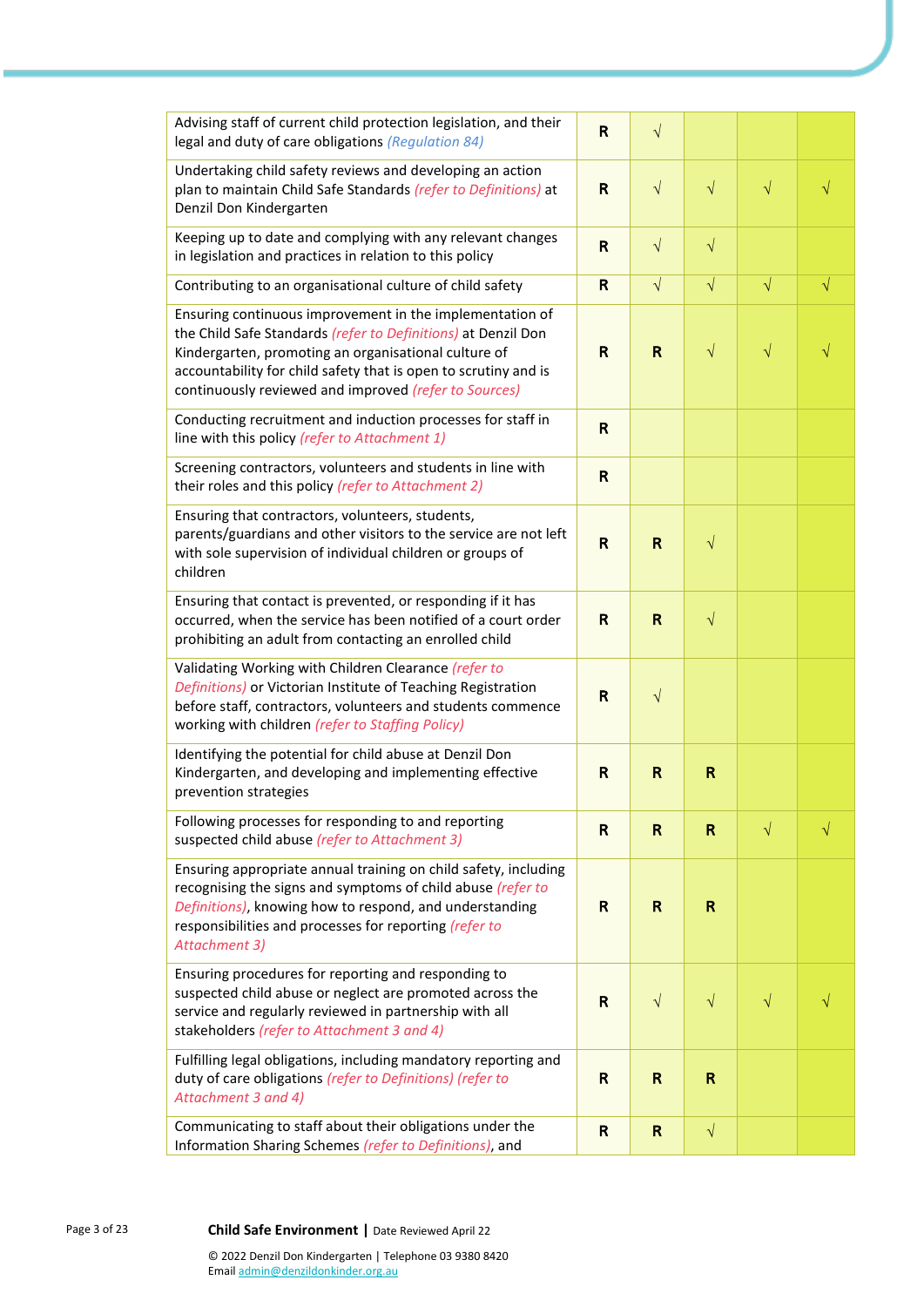| ensuring they have read and understood the Privacy and<br><b>Confidentiality Policy</b>                                                                                                                                                                                                                       |              |              |           |  |
|---------------------------------------------------------------------------------------------------------------------------------------------------------------------------------------------------------------------------------------------------------------------------------------------------------------|--------------|--------------|-----------|--|
| Promoting awareness and compliance with the Child Safe<br>Standards (refer to Definitions) when disclosing information to<br>promote the wellbeing and safety of a child or group of<br>children                                                                                                              | $\mathsf{R}$ | $\sqrt{}$    | $\sqrt{}$ |  |
| Ensuring information sharing procedures abide by the CISS<br>Ministerial Guidelines (refer to Source) and exercising<br>professional judgment when determining whether the<br>threshold for sharing is met, what information to share, and<br>whom to share it (refer to Privacy and Confidentiality Policy). | R            | $\mathbf R$  | R         |  |
| Giving precedence to the wellbeing and safety of a child or<br>group of children over the right to privacy when sharing<br>information under the CISS and the FVISS (refer to Definitions)                                                                                                                    | R            | $\mathsf{R}$ | R         |  |
| Ensuring confidential information is only shared with relevant<br>authorities to the extent necessary to promote the wellbeing<br>or safety of a child or group of children, consistent with the<br>best interests of that child or those children                                                            | R            | R            | R         |  |
| Maintaining cooperative relationships with appropriate<br>services and/or professionals (including Child FIRST/Orange<br>Door) (refer to Definitions) in the best interests of children<br>and their families                                                                                                 | $\sqrt{ }$   | $\sqrt{}$    | $\sqrt{}$ |  |
| Offering support to the child and their family, and to staff in<br>response to concerns or reports relating to the safety, health<br>and wellbeing of a child at Denzil Don Kindergarten                                                                                                                      | $\sqrt{ }$   | $\sqrt{}$    | $\sqrt{}$ |  |
| Ensuring processes for responding to and reporting are<br>followed when there are significant concerns for the safety,<br>health or wellbeing of a child at the service (refer to<br>Attachment 3 and 4)                                                                                                      | R            | $\mathbf R$  | R         |  |
| Notifying DET within 24 hours of a serious incident (refer to<br>Definitions) occurring at the service                                                                                                                                                                                                        | $\mathbf R$  | $\sqrt{ }$   |           |  |
| Notifying DET within 24 hours of becoming aware of a<br>notifiable complaint (refer to Definitions) or allegation<br>regarding the safety, health and/or welfare of a child at the<br>service                                                                                                                 | R            |              |           |  |
| Notifying the nominated head of the organisation (refer to<br>Definitions) to the Commission for Children and Young People<br>and maintaining the currency of the information                                                                                                                                 | R            |              |           |  |
| Notifying the Commission for Children and Young People<br>within 3 business days of becoming aware of a reportable<br>allegation (refer to Definitions), under the Reportable Conduct<br>Scheme (refer to Definitions) (refer to Attachment 3 and 4)                                                          | $\mathsf{R}$ |              |           |  |
| Investigating an allegation (subject to police clearance on<br>criminal matters or matters involving family violence),<br>advising the Commission for Children and Young People who<br>is undertaking the investigation                                                                                       | R            |              |           |  |
| Managing the risks to children whilst undertaking the<br>investigation                                                                                                                                                                                                                                        | R            | $\sqrt{}$    | $\sqrt{}$ |  |

Page 4 of 23 **Child Safe Environment |** Date Reviewed April 22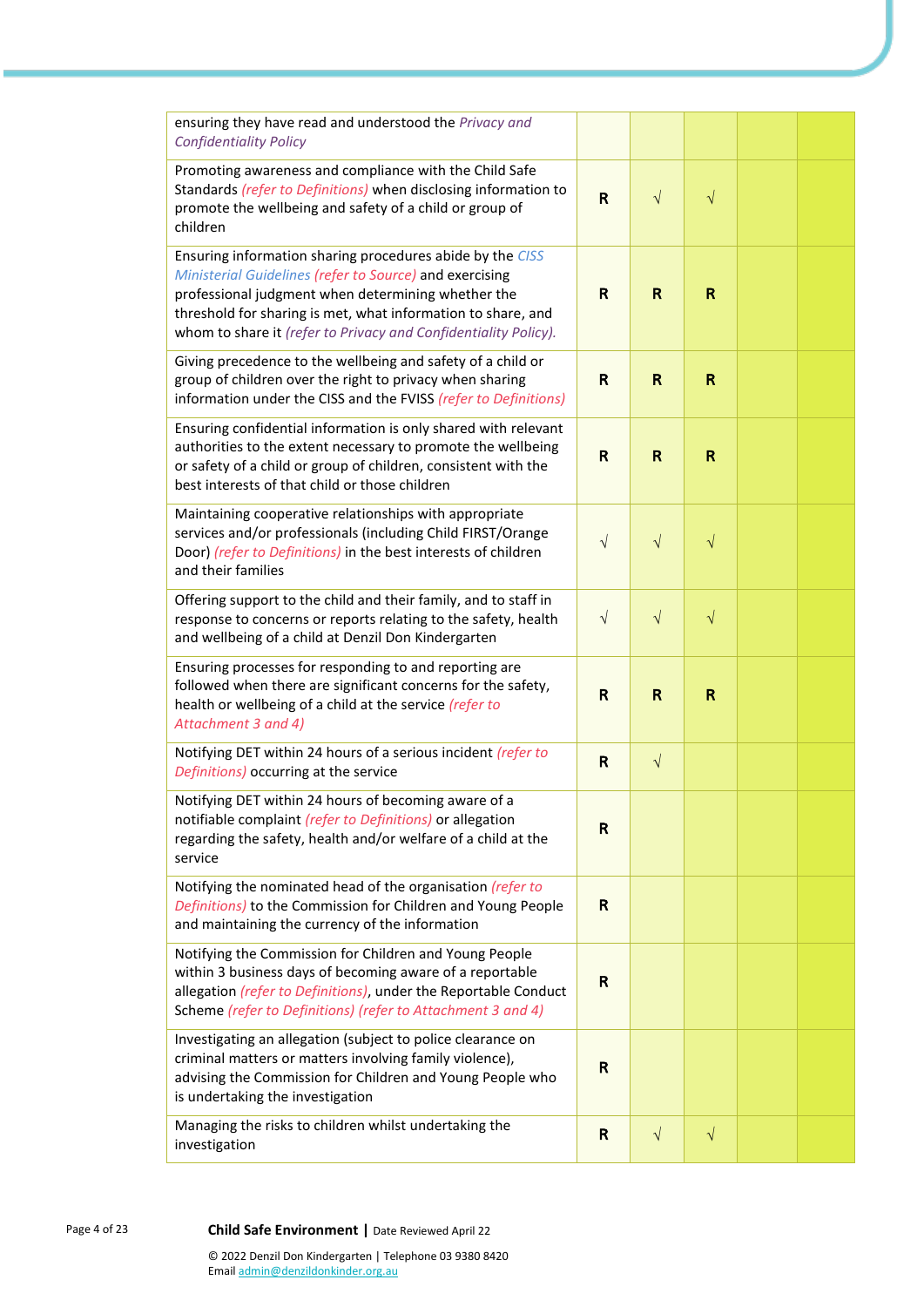| Updating the Commission for Children and Young People<br>within 30 calendar days with detailed information about the<br>reportable allegation and any action                                                                                                                             | $\mathsf{R}$ |              |              |              |           |
|------------------------------------------------------------------------------------------------------------------------------------------------------------------------------------------------------------------------------------------------------------------------------------------|--------------|--------------|--------------|--------------|-----------|
| Notifying the Commission for Children and Young People of<br>the investigation findings and any disciplinary action taken (or<br>the reasons no action was taken)                                                                                                                        | $\mathsf{R}$ |              |              |              |           |
| Notifying the approved provider or person with management<br>or control immediately on becoming aware of a concern,<br>complaint or allegation regarding the safety, health and<br>welfare of a child at Denzil Don Kindergarten                                                         |              | $\mathsf{R}$ | $\mathsf{R}$ | $\sqrt{}$    | $\sqrt{}$ |
| Maintaining confidentiality at all times (refer to Privacy and<br><b>Confidentiality Policy)</b>                                                                                                                                                                                         | R            | $\mathsf{R}$ | R            | $\sqrt{}$    | R         |
| Providing appropriate resources and training to assist staff,<br>contractors, volunteers and students to implement this policy<br>(refer to Sources)                                                                                                                                     | R            |              |              |              |           |
| Protecting the rights of children and families, and encouraging<br>their participation in decision-making                                                                                                                                                                                | $\mathsf{R}$ | $\sqrt{}$    | $\sqrt{}$    | $\sqrt{}$    |           |
| Keeping informed of any relevant changes in legislation and<br>practices in relation to this policy                                                                                                                                                                                      | $\mathsf{R}$ | $\sqrt{}$    | $\sqrt{}$    | $\sqrt{}$    |           |
| Abide by the Code of Conduct Policy                                                                                                                                                                                                                                                      | $\mathbf R$  | $\sqrt{ }$   | $\sqrt{}$    | $\sqrt{}$    | $\sqrt{}$ |
| Ensuring an explicit statement of Denzil Don Kindergarten's<br>commitment to child safety is included in all advertising<br>promotion for the organisation                                                                                                                               | $\mathsf{R}$ |              |              |              |           |
| Being aware of this policy, the Code of Conduct Policy, Privacy<br>and Confidentiality Policy and the Interactions with Children<br>Policy and their ongoing obligations to behave in accordance<br>with the policies                                                                    | $\mathsf{R}$ | $\mathbf R$  | R            | $\mathsf{R}$ | R         |
| Ensuring when sharing information giving precedence to the<br>wellbeing and safety of a child or group of children over the<br>right to privacy when sharing information under the CISS and<br>the FVISS (refer to Privacy and Confidentiality Policy)                                   | $\mathsf{R}$ | $\mathsf R$  | R            |              |           |
| Seeking and taking into account the views of the child and the<br>child's relevant family members, if appropriate, safe and<br>reasonable to do so when sharing information under the CISS<br>and the FVISS (refer to Definitions)                                                       | $\sqrt{}$    | $\sqrt{}$    | $\sqrt{}$    |              |           |
| Being respectful of and having regard for a child's social,<br>individual and cultural identity, the child's strengths and<br>abilities and any vulnerability relevant to the child's safety or<br>wellbeing when sharing information under the CISS and FVISS<br>(refer to Definitions) | $\sqrt{ }$   | $\sqrt{}$    | $\sqrt{}$    |              |           |
|                                                                                                                                                                                                                                                                                          |              |              |              |              |           |
| Promoting a child's cultural safety and recognising the cultural<br>rights and familial and community connections of Aboriginal<br>children, Torres Strait Islander or both when sharing<br>information under the CISS and FVISS (refer to Definitions)                                  | $\sqrt{ }$   | $\sqrt{}$    | $\sqrt{}$    |              |           |
| Educating and empowering children to talk about events and<br>situations that make them feel uncomfortable                                                                                                                                                                               | $\sqrt{}$    | $\sqrt{}$    | $\sqrt{}$    | $\sqrt{}$    | $\sqrt{}$ |

Page 5 of 23 **Child Safe Environment |** Date Reviewed April 22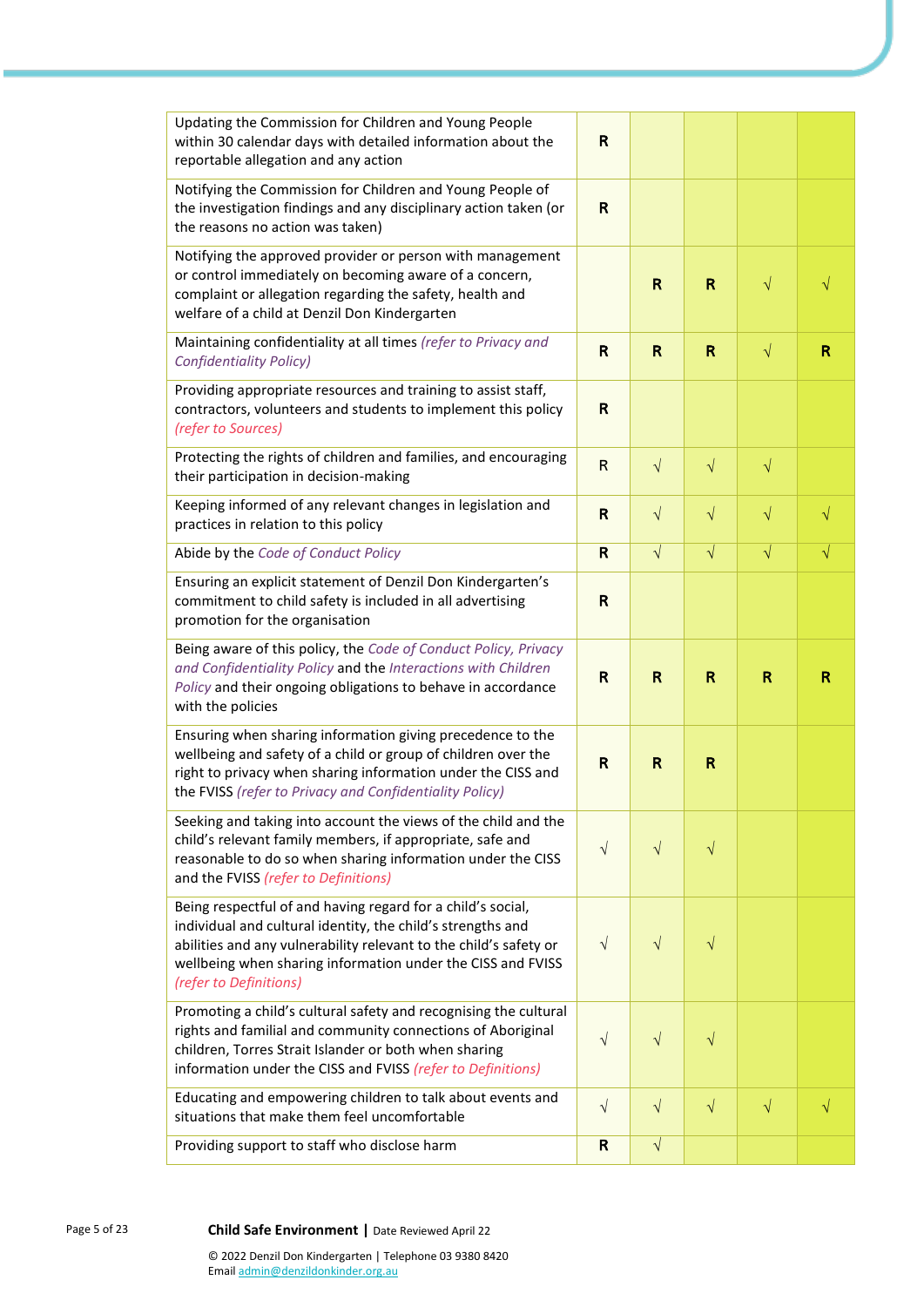| Ensuring that children have access to information, support<br>and handling complaints through processes that are culturally<br>safe, accessible and easy to understand                                                                         |   |               |  |
|------------------------------------------------------------------------------------------------------------------------------------------------------------------------------------------------------------------------------------------------|---|---------------|--|
| Identifying and mitigating risks in the online and physical<br>environments without compromising a child's right to privacy,<br>access to information, social connections and learning<br>opportunities (refer to eSafety for Children Policy) | R |               |  |
| Reviewing this policy in consultation with stakeholders                                                                                                                                                                                        | R | $\mathcal{N}$ |  |

#### **PROCEDURES**

Refer to *Attachment 3* for the following procedures:

- Making a report/referral to specialised services
- Managing a disclosure
- Responding to incidents, disclosure and suspicions of child abuse
- Documentation for responding to incidents, disclosure and suspicions of child abuse
- Reportable Conduct Scheme

Refer to *Attachment 4* for the following procedure:

• Documentation for responding to incidents, disclosure and suspicions of child abuse

## **BACKGROUND AND LEGISLATION**

#### BACKGROUND

A key requirement of the *Education and Care Service National Law Act 210* is to ensure every reasonable precaution is taken to protect children being educated and cared for by the service from harm and from any hazard likely to cause injury *(National Law: Section 167).* The approved provider must also ensure that each Nominated Supervisor and each person in day-to-day charge of the service has successfully completed the child protection training required by the Department of Education and Training *(National Law: Section 162A).*

Under the *Education and Care Services National Regulations 2011*, the approved provider of an education and care service must ensure that the nominated supervisors and staff members at the service who work with children are advised of:

- the existence and application of the current child protection law
- any obligations that they may have under that law (Regulation 84).

Under the *National Quality Standards*, management, educators and staff are required to be aware of their roles and responsibilities to identify and respond to every child at risk of abuse or neglect *(element 2.2.3)*. At all times, reasonable precautions and adequate supervision must be provided to ensure children are protected from harm and hazard *(element 2.2.1)*.

Approved providers operating under the *Children's Services Act 1996* must ensure that every reasonable precaution is taken to protect children being cared for or educated by the service from harm and from any hazard likely to cause injury *(section 107).*

The approved provider, persons with management control, nominated supervisor, persons in day-today charge, educators, staff, contractors, students and volunteers of early childhood services have legal and duty of care obligations to protect children under their supervision and care.

Duty of care obligations *(refer to Definitions)* require the approved provider, person with management or control, nominated supervisor, persons in day-to-day charge, and staff to take reasonable steps to protect children from injury that is reasonably foreseeable.

In addition, organisations have an organisational duty of care *(refer to Definitions)* to take reasonable precautions to prevent the abuse of a child by an individual associated with the organisation while the

Emai[l admin@denzildonkinder.org.au](mailto:membersolutions@elaa.org.au)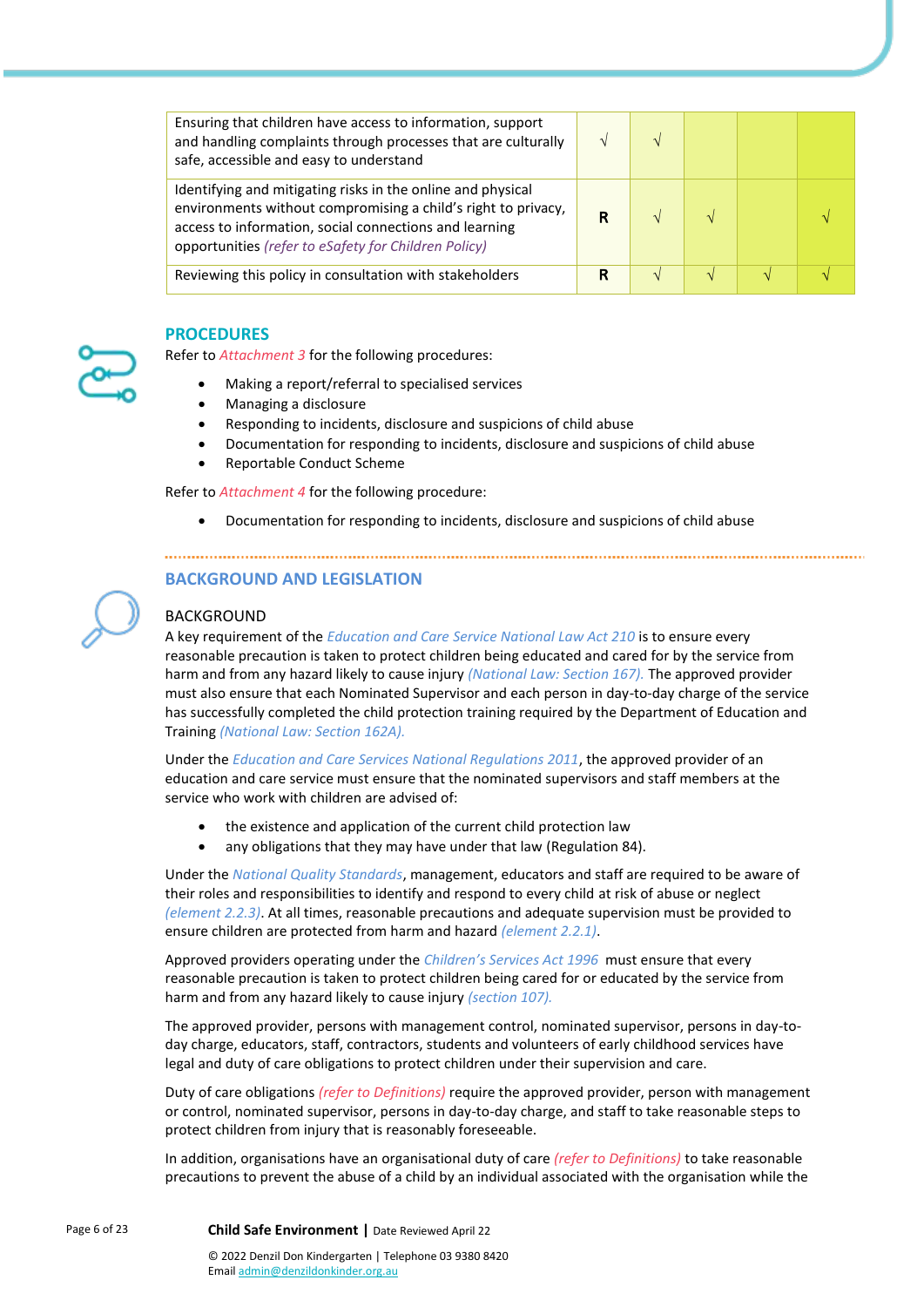child is under its care, supervision or authority. The Victorian Reportable Conduct Scheme *(refer to Definitions)* seeks to improve organisations' responses to allegations of child abuse and neglect by their workers and volunteers. The scheme is established by the *Child Wellbeing and Safety Act 2005 (the Act)* and relates to individuals associated with an organisation, including but not limited to committee members, employees, volunteers and contractors.

*The Children, Youth and Families Act 2005* provides the legislative basis for the provision of services to vulnerable children, young people and their families, and places children's best interests at the heart of decision-making and service delivery.

In line with the Victorian Government's Roadmap for Reform, Education State reforms and broader child safety initiatives, *Part 6A* of the *Child Wellbeing and Safety Act 2005* was proclaimed in September 2018. The Act established the Child Information Sharing (CIS) Scheme, which enables sharing of confidential information between prescribed information sharing entities *(refer to Definitions)* in a timely and effective manner to promote the wellbeing and safety of children. Alongside the CIS Scheme, the *Family Violence Protection Act 2008* includes the Family Violence Information Sharing (FVIS) Scheme and the Family Violence Multi-Agency Risk Assessment and Management Framework, which enables information to be shared between prescribed entities to assess and manage family violence risk to children and adults. It will allow professionals working with children to gain a complete view of the children they work with, making it easier to identify wellbeing or safety needs earlier, and to act on them sooner.

Any person who forms a reasonable belief *(refer to Definitions),* that a child is in need of protection may report their concerns to the Child Protection *(refer to Definitions).*

Early childhood teachers are required to be registered with the Victorian Institute of Teaching and are mandatory reporters *(refer to Definitions).* In addition, all educators with post-secondary qualifications in the care, education or minding of children and employed or engaged in an education and care service or a children's service and all proprietors, nominees of a children's service, approved providers, and nominated supervisors of an education and care service are mandatory reporters.

All mandatory reporters must make a report to Victoria Police and/or Child Protection *(refer to Definitions)* as soon as practicable if, during the course of their roles and responsibilities they form a reasonable belief that:

- A child is likely to suffer, or has suffered, significant harm as a result of physical abuse and/or sexual abuse, and
- The child's parents have not protected, or are unlikely protect, the child from harm of that type.

Victorian organisations that provide services to children are required under the *Child Wellbeing and Safety Act 2005* to ensure that they implement compulsory minimum Child Safe Standards to protect children from harm. The standards aim to drive continuous improvement in the way services prevent and report child abuse and respond to allegations of child abuse. Standard 2 requires services to have a child safe policy or statement of commitment to child safety.

Three criminal offences in the *Crimes Amendment (Protection of Children) Act 2014* protect children from child abuse:

- Failure to disclose: All adults (not just those working with children) have a legal duty to report information about child sexual abuse to Victoria Police. The offence applies to any adult who forms a reasonable belief that a sexual offence has been committed by an adult against a child under 16 and fails to report that information to the Victoria Police.
- Failure to protect: The offence applies to people within organisations who hold positions of authority within an education and care service, such as the approved provider, person with management or control, the nominated supervisor or the person in day to day charge and who know of the substantial risk that another adult associated with the organisation may commit a sex offence and they have the power or responsibility to remove or reduce the risk but negligently fail to do so.

Emai[l admin@denzildonkinder.org.au](mailto:membersolutions@elaa.org.au)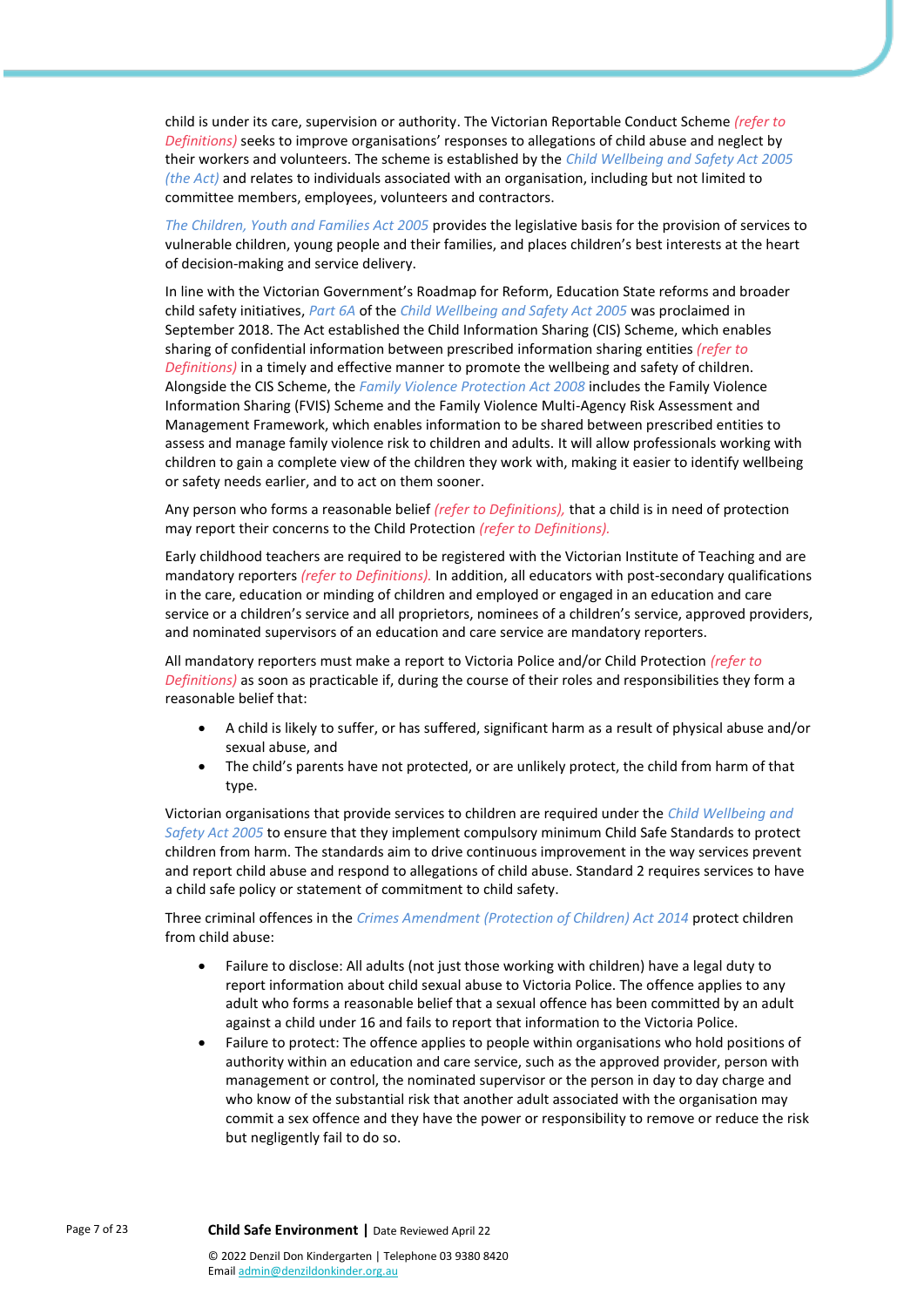• Grooming offence: The offence targets predatory conduct by an adult with the intent of committing child sexual abuse. Conduct may include communication, including online communication, with a child under the age of 16 or their parents.

#### LEGISLATION AND STANDARDS

Relevant legislation and standards include but are not limited to:

- Children, Youth and Families Act 2005 (Vic)
- Child Wellbeing and Safety Act 2005 (Vic)
- Child Wellbeing and Safety (Information Sharing) Amendment Regulations 2020
- Charter of Human Rights and Responsibilities Act 2006 (Vic)
- Child Safe Standards (Vic)
- Crimes Amendment (Protection of Children) Act 2014 (Vic)
- Education and Care Services National Law Act 2010 (Vic): including but not limited to Sections 165, 166, 167
- Education and Care Services National Regulations 2011 (Vic): including but not limited to Regulations 84, 85, 86, 99, 100, 101, 102, 168(2) (h), 145, 146, 149, 150
- Education Training and Reform Act 2006 (Vic) (As amended in 2014)
- Family Law Act 1975 (Cth)
- Family Violence Protection Amendment (Information Sharing) Act 2017
- National Quality Standard, including Quality Area 2: Children's Health and Safety
- Reportable Conduct Scheme administered by the Commission for Children and Young People (Vic)
- Worker Screening Act 2020
- Worker Screen Regulations 2021 (Vic)
- Wrongs Act 1958 (Vic)

The most current amendments to listed legislation can be found at:

- Victorian Legislation Victorian Law Today: [www.legislation.vic.gov.au](https://www.legislation.vic.gov.au/)
- Commonwealth Legislation Federal Register of Legislation: [www.legislation.gov.au](https://www.legislation.gov.au/)



# **DEFINITIONS**

The terms defined in this section relate specifically to this policy. For regularly used terms e.g. Approved Provider, Nominated supervisor, Notifiable complaints, Serious incidents, Duty of care, etc. refer to the Definitions file on the kindergarten website.

**Child abuse (and Abuse and Neglect)**: (in the context of this policy) refers to an act or omission by an adult that endangers or impairs a child's physical and/or emotional health or development. Child abuse can be a single incident but often takes place over time. Abuse, neglect and maltreatment (refer to Definitions) are generic terms used to describe situations in which a child may need protection. Child abuse includes any of the following:

**- Physical:** when a child suffers or is likely to suffer significant harm from an injury inflicted by a parent/guardian, caregiver or another adult. The injury may be inflicted intentionally or be the consequence of physical punishment or the physically aggressive treatment of a child. Physical injury and significant harm to a child can also result from neglect by a parent/guardian, caregiver or other adults. The injury may take the form of bruises, cuts, burns or fractures, poisoning, internal injuries, shaking injuries or strangulation.

**- Sexual:** when a person uses power or authority over a child, or inducements such as money or special attention, to involve the child in sexual activity. It includes a wide range of sexual behaviour from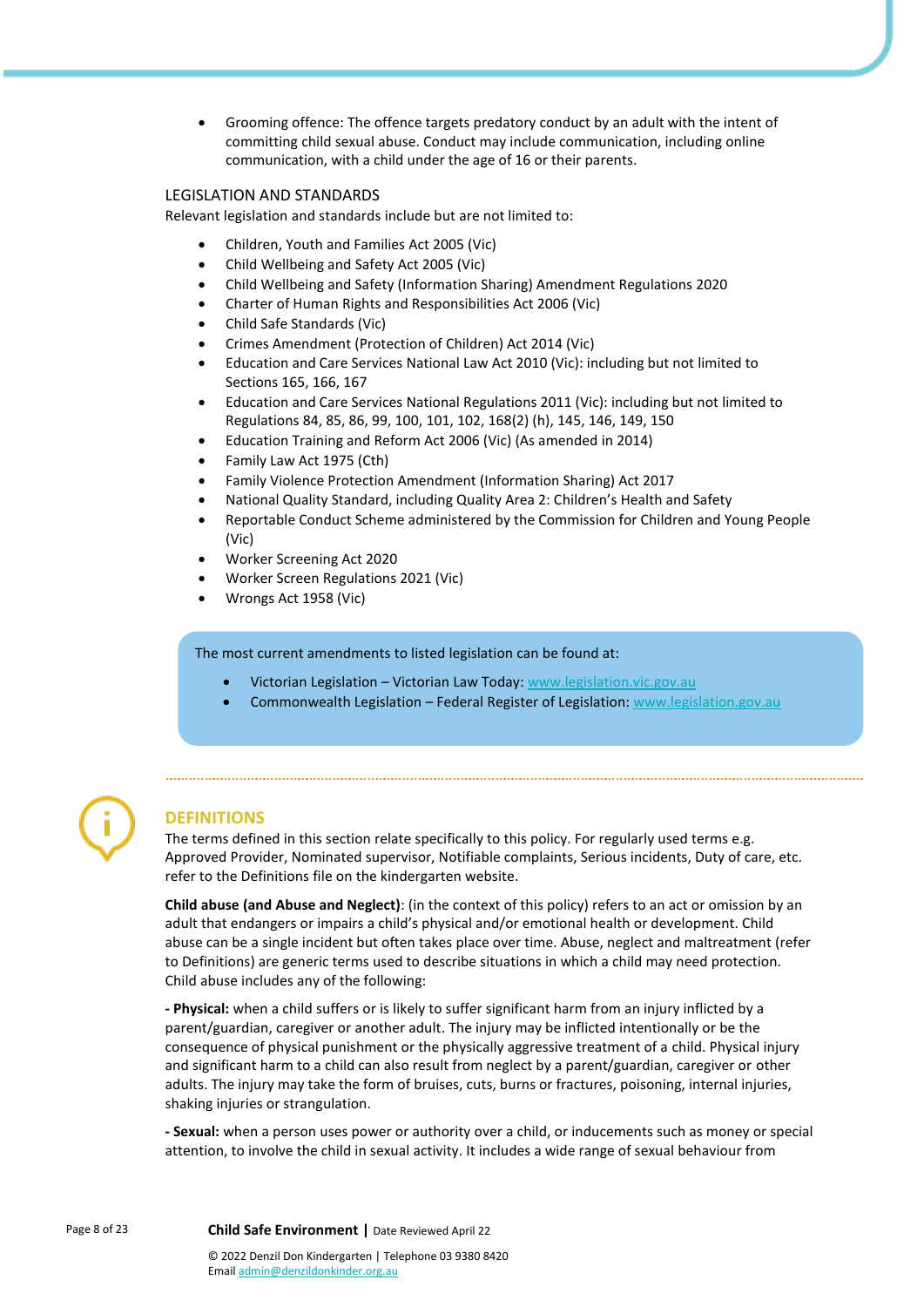inappropriate touching/fondling of a child or exposing a child to pornography, to having sex with a child and grooming with the intent of committing child sexual abuse.

**- Emotional and psychological:** repeated rejection, or the use of threats to frighten a child by the child's parent or caregiver. This may involve name calling, put-downs or continual coldness from the parent or caregiver to the extent that it significantly damages the child's physical, social, intellectual or emotional development.

**- Neglect:** failure to provide a child with the basic necessities of life, such as food, clothing, shelter, medical attention or supervision, to the extent that the child's health and development is, or is likely to be, significantly harmed.

**- Family violence:** when children and young people witness or experience the chronic, repeated domination, coercion, intimidation and victimisation of one person by another through physical, sexual and/or emotional means within intimate relationships. Contrary to popular belief, witnessing episodes of violence between people they love can affect young children as much as if they were the victims of the violence. Children who witness regular acts of violence have greater emotional and behavioural problems than other children.

**- Racial, cultural, religious:** conduct that demonstrates contempt, ridicule, hatred or negativity towards a child because of their race, culture or religion. It may be overt, such as direct racial vilification or discrimination, or covert, such as demonstrating a lack of cultural respect (attitude and values) and awareness (knowledge and understanding) or failing to provide positive images about another culture.

**- Bullying:** repeated verbal, physical, social or psychological behaviour that is harmful and involves the misuse of power by an individual or group towards one or more persons. Bullying occurs when one or more people deliberately and repeatedly upset or hurts another person, damage their property, reputation or social acceptance.

**Child FIRST:** A Victorian community-based intake and referral service linked with Family Services. Child FIRST ensures that vulnerable children, young people and their families are effectively linked to relevant services, including Child Protection.

**Child Information Sharing Scheme (CISS):** enables Information Sharing Entities (ISE) *(refer to Definitions)* to share confidential information about any person to promote the wellbeing and/or safety of a child or group of children. The CISS works in conjunction with existing information sharing legislative provisions. All Victorian children from birth to 18 years of age are covered. Unborn children are only captured when there has been a report to Child First or Child Protection. Consent is not required from any person when sharing under CISS. The CISS does not affect reporting obligations created under other legislation, such as mandatory reporting obligations under the *Children, Youth and Families Act 2005*.

**Child Safe Standards:** promotes the safety of children, prevent child abuse, and ensure organisations have effective processes in place to respond to and report all allegations of child abuse.

**Child sex offender:** a person who sexually abuses children, and who may or may not have prior convictions.

**Child protection:** used to describe the whole-of-community approach to the prevention of harm to children. It includes strategic action for early intervention, for the protection of those considered most vulnerable and for responses to all forms of abuse.

**Child protection notification**: A notification to the Child Protection Service by a person who believes that a child is in need of protection.

**Child Protection Service (also referred to as Child Protection):** statutory child protection service provided by the Victorian Department of Health and Human Services, to protect children and young people at risk of abuse and neglect. This service also works closely with Family Services (including Child FIRST) to support the assessment and engagement of vulnerable children and families in communitybased services. Code of conduct: A set of rules or practices that establish a standard of behaviour to be followed by individuals and organisations. A code of conduct defines how individuals should behave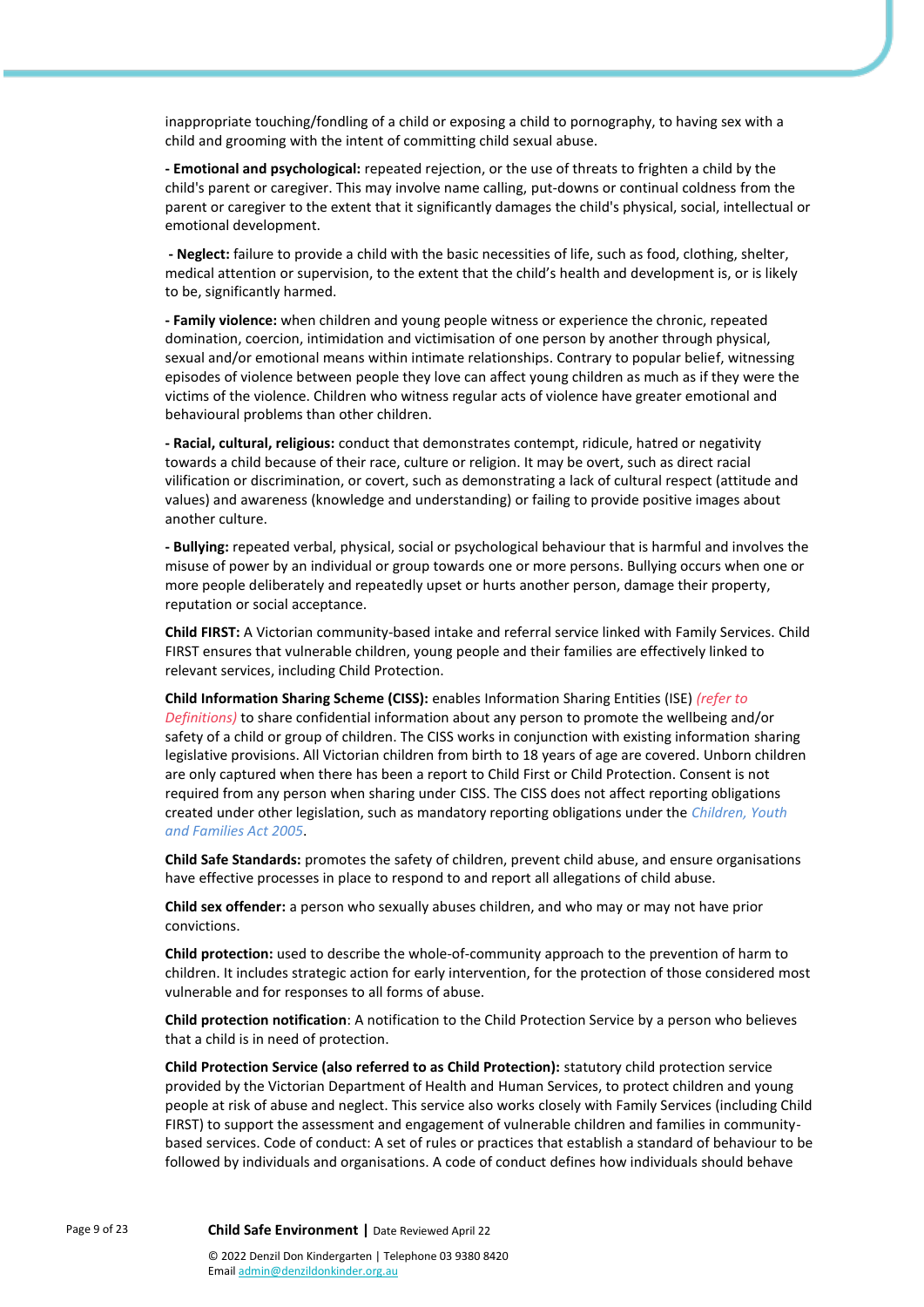towards each other and other organisations and individuals in the community (refer to Code of Conduct Policy).

**Contractor:** person or company that undertakes a contract to provide materials or labour to perform a service or do a job. E.g.: photographer, tradesperson, people contracted to provide an incursion.

**Disclosure:** (in the context of this policy) statement that a child or young person makes to another person that describes or reveals abuse.

**Family Violence Information Sharing Scheme (FVISS):** enables the sharing of relevant information between authorised organisations to assess or manage risk of family violence.

**Head of organisation:** heads of organisations under the Reportable Conduct Scheme are required to have systems in place to prevent reportable conduct within their organisation, and systems to enable staff to make reportable allegations. The head of organisation has the powers of the employer. A CEO or Principal Officer is a head of organisation. For stand-alone kindergartens, the head of organisation will usually be the president or another office-bearer who consents to the nomination.

**Information Sharing Entities (ISE):** are authorised to share and request relevant information under the Child Information Sharing Scheme and the Family Violence Information Sharing Scheme (the Schemes) and required to respond to requests from other ISEs. All ISEs are mandated to respond to all requests for information.

**Maltreatment:** (in the context of this policy) physical and/or emotional mistreatment, and/or lack of care of the child. E.g.: sexual abuse, witnessing family violence and any non-accidental injury to a child.

**Mandatory reporting:** legal obligation of certain professionals and community members to report when they believe, on reasonable grounds, that a child is in need of protection from harm. A broad range of professional groups are identified in the Children, Youth and Families Act 2005 as 'mandatory reporters', including:

- all educators with post-secondary qualifications in the care, education or minding of children and employed or engaged in an education and care service or a children's service
- all proprietors, nominees of a children's service, approved providers, and nominated supervisors of an education and care service.
- educators registered with the Victorian Institute of Teaching (VIT).
- Mandated staff members must make a report to Victoria Police and/or Child Protection as soon as is practicable if, during the course of acting out their professional roles and responsibilities, they form a belief on reasonable grounds (refer to Definitions) that:
- a child has suffered, or is likely to suffer, significant harm as a result of physical and/or sexual abuse (refer to Definitions) and
- the child's parents/guardians have not protected, or are unlikely to protect, the child from harm of that type.

Mandatory reporters must also follow processes for responding to incidents, disclosures or suspicions of child abuse to fulfill all their legal obligations (refer to Attachment 4: Processes for responding to and reporting suspected child abuse).

**Negligence**: doing, or failing to do something that a reasonable person would, or would not do in a certain situation, and which causes another person damage, injury or loss as a result

**Organisational duty of care:** statutory duty organisations have to take reasonable precautions to prevent sexual and/or physical abuse of a child.

**Offender:** a person who mistreats and/or harms a child or young person.

**Perpetrator:** a person who mistreats and/or harms a child or young person.

**Reasonable belief/reasonable grounds:** A person may form a belief on reasonable grounds that a child or young person is in need of protection after becoming aware that the child or young person's safety, health or wellbeing is at risk and the child's parents/guardians are unwilling or unable to protect them. There may be reasonable grounds for forming such a belief if:

• a child or young person states that they have been physically or sexually abused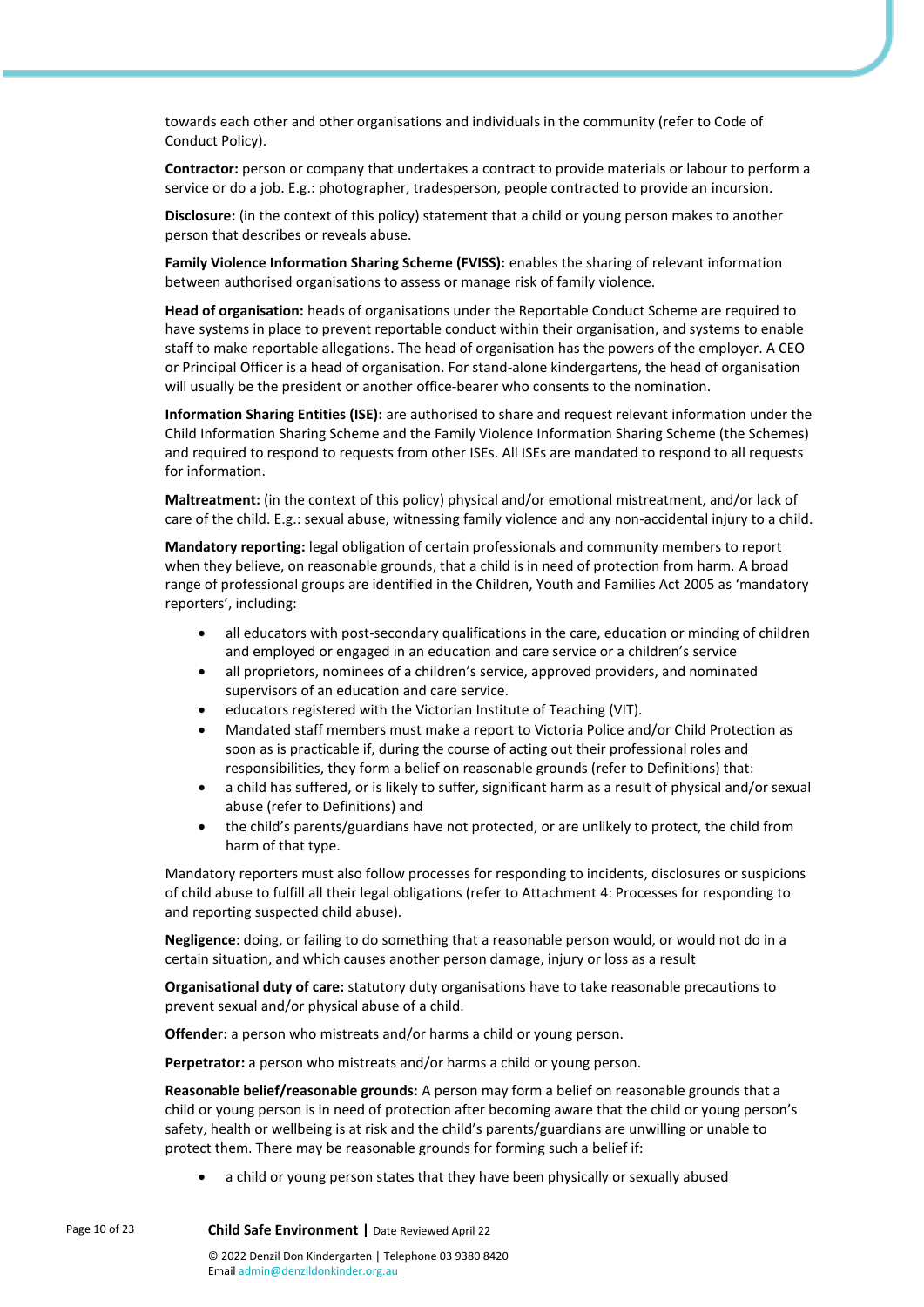- a child or young person states that they know someone who has been physically or sexually abused (sometimes the child may be referring to themselves)
- someone who knows the child or young person states that the child or young person has been physically or sexually abused
- a child shows signs of being physically or sexually abused
- the person is aware of persistent family violence or parental substance misuse, psychiatric illness or intellectual disability or other factors that are impacting the child or young person's safety, stability or development
- the person observes signs or indicators of abuse, including non-accidental or unexplained injury, persistent neglect, poor care or lack of appropriate supervision
- a child's/young person's actions or behaviour may place them at risk of significant harm and the parents/guardians are unwilling or unable to protect the child.

**Reportable allegation:** any allegation that an employee, volunteer or student has committed child abuse *(refer to Definitions)*

**Reportable Conduct Scheme**: aims to improve oversight of how organisations respond to allegations of child abuse and child-related misconduct by their workers and volunteers. There are five types of 'reportable conduct':

- sexual offences committed against, with or in the presence of a child
- sexual misconduct committed against, with or in the presence of a child
- physical violence against, with or in the presence of a child
- any behaviour that causes significant emotional or psychological harm to a child
- significant neglect of a child.

**Working with Children (WWC) Check:** is a legal requirement under the Worker Screening Act 2020 for those undertaking paid or voluntary child-related work in Victoria.

**Working with Children Clearance**: A WWC Clearance is granted to a person under working with children legislation if:

- they have been assessed as suitable to work with children
- there has been no information that, if the person worked with children, they would pose a risk to those children
- they are not prohibited from attempting to obtain, undertake or remain in child-related employment.



# **SOURCES AND RELATED POLICIES**

#### **SOURCES**

- Australian Human Rights Commission[: www.humanrights.gov.au](http://www.humanrights.gov.au/)
- Betrayal of Trust Implementation[: www.justice.vic.gov.au](http://www.justice.vic.gov.au/)
- Charter of Human Rights and Responsibilities Act 2006 (Vic): [www.legislation.vic.gov.au](http://www.legislation.vic.gov.au/)
- Child Information Sharing Scheme Ministerial Guidelines: [www.vic.gov.au/guides-templates](http://www.vic.gov.au/guides-templates-tools-for-information-sharing)[tools-for-information-sharing](http://www.vic.gov.au/guides-templates-tools-for-information-sharing)
- Commission for Children and Young People (CCYP): [https://ccyp.vic.gov.au](https://ccyp.vic.gov.au/)
- Department of Education and Training Mandatory Reporting eLearning Module: https://www.education.vic.gov.au/childhood/professionals/health/childprotection/Pages/ec onlinelearning.aspx
- Ministerial Guidelines for the Family Violence Information Sharing Scheme: [www.vic.gov.au/family-violence-information-sharing-scheme](http://www.vic.gov.au/family-violence-information-sharing-scheme)
- National Children's Commissioner: [https://humanrights.gov.au](https://humanrights.gov.au/our-work/about-national-childrens-commissioner)
- Service Agreement Information Kit for Funded Organisations: <https://fac.dhhs.vic.gov.au/service-agreement-requirements>

© 2022 Denzil Don Kindergarten | Telephone 03 9380 8420 Emai[l admin@denzildonkinder.org.au](mailto:membersolutions@elaa.org.au)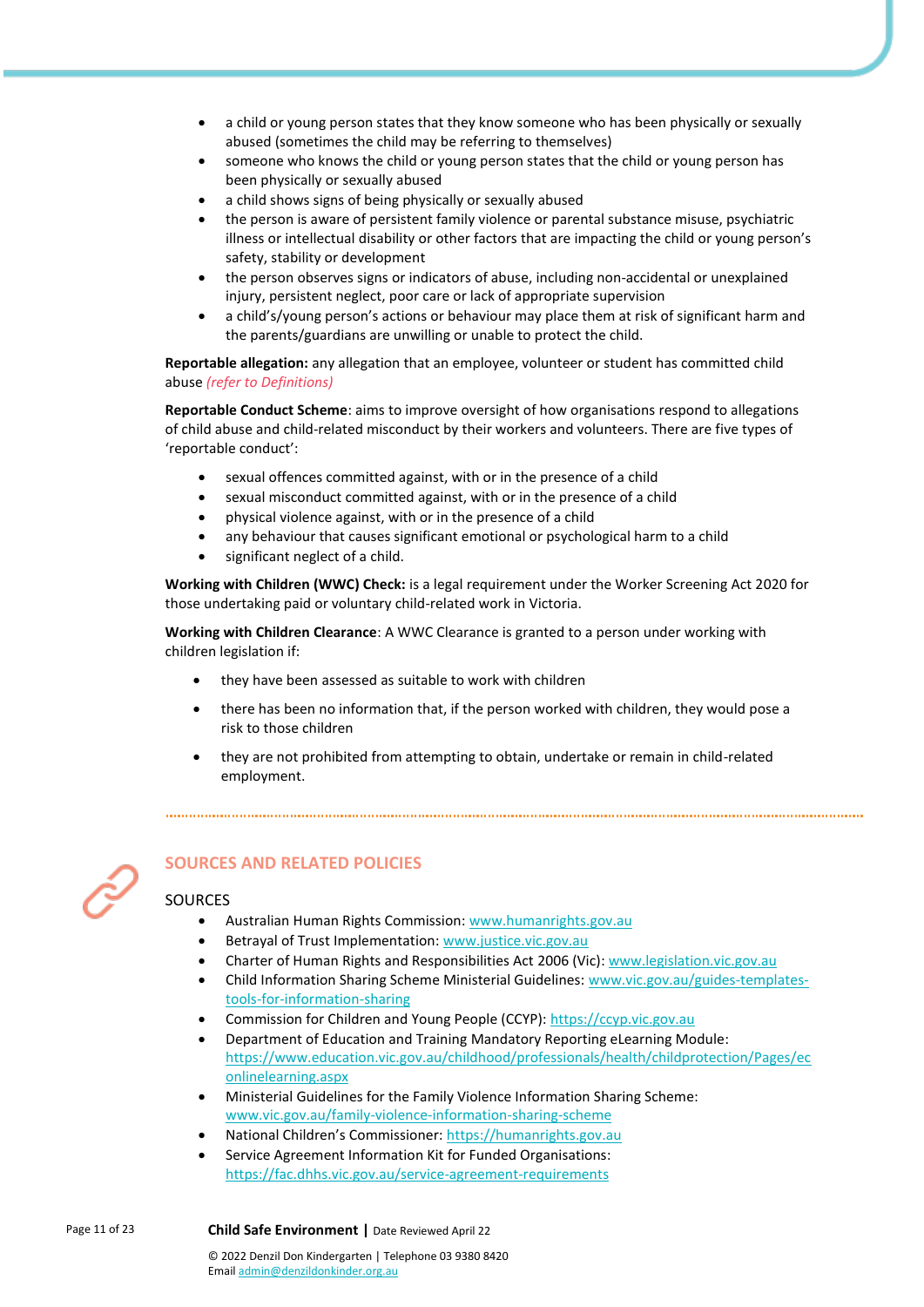- The United Nations Convention on the Rights of the Child: [www.unicef.org](http://www.unicef.org/)
- Victorian Institute of Teaching: [www.vit.vic.edu.au](http://www.vit.vic.edu.au/)
- Working with Children (WWC) Check[: www.workingwithchildren.vic.gov.au](http://www.workingwithchildren.vic.gov.au/)

#### RELATED POLICIES

- Acceptance and Refusal of Authorisations
- Code of Conduct
- Complaints and Grievances
- Delivery and Collection of Children
- Incident, Injury, Trauma and Illness
- Inclusion and Equity
- Interactions with Children
- Participation of Volunteers and Students
- Privacy and Confidentiality
- **Staffing**
- Supervision of Children



## **EVALUATION**

In order to assess whether the values and purposes of the policy have been achieved, the Approved Provider will:

- regularly seek feedback from everyone affected by the policy regarding its effectiveness, particularly about identifying and responding to child safety concerns
- monitor the implementation, compliance, complaints and incidents about this policy
- keep the policy up to date with current legislation, research, policy and best practice
- revise the policy and procedures as part of the service's policy review cycle, or as required
- notifying all stakeholders affected by this policy at least 14 days before making any significant changes to this policy or its procedures, unless a lesser period is necessary due to risk *(Regulation 172 (2)).*

# **ATTACHMENTS**

- Attachment 1: Guidelines for incorporation of child safety into recruitment and management of staff
- Attachment 2: Guidelines for incorporation of child safety into the recruitment of contractors, volunteers and students
- Attachment 3: Processes for responding to incidents, discloser and suspicions of child abuse.

#### **AUTHORISATION**

This policy was adopted by the approved provider of Denzil Don Kindergarten on 26/03/2022. **REVIEW DATE:** 26 / MARCH / 2024

Page 12 of 23 **Child Safe Environment |** Date Reviewed April 22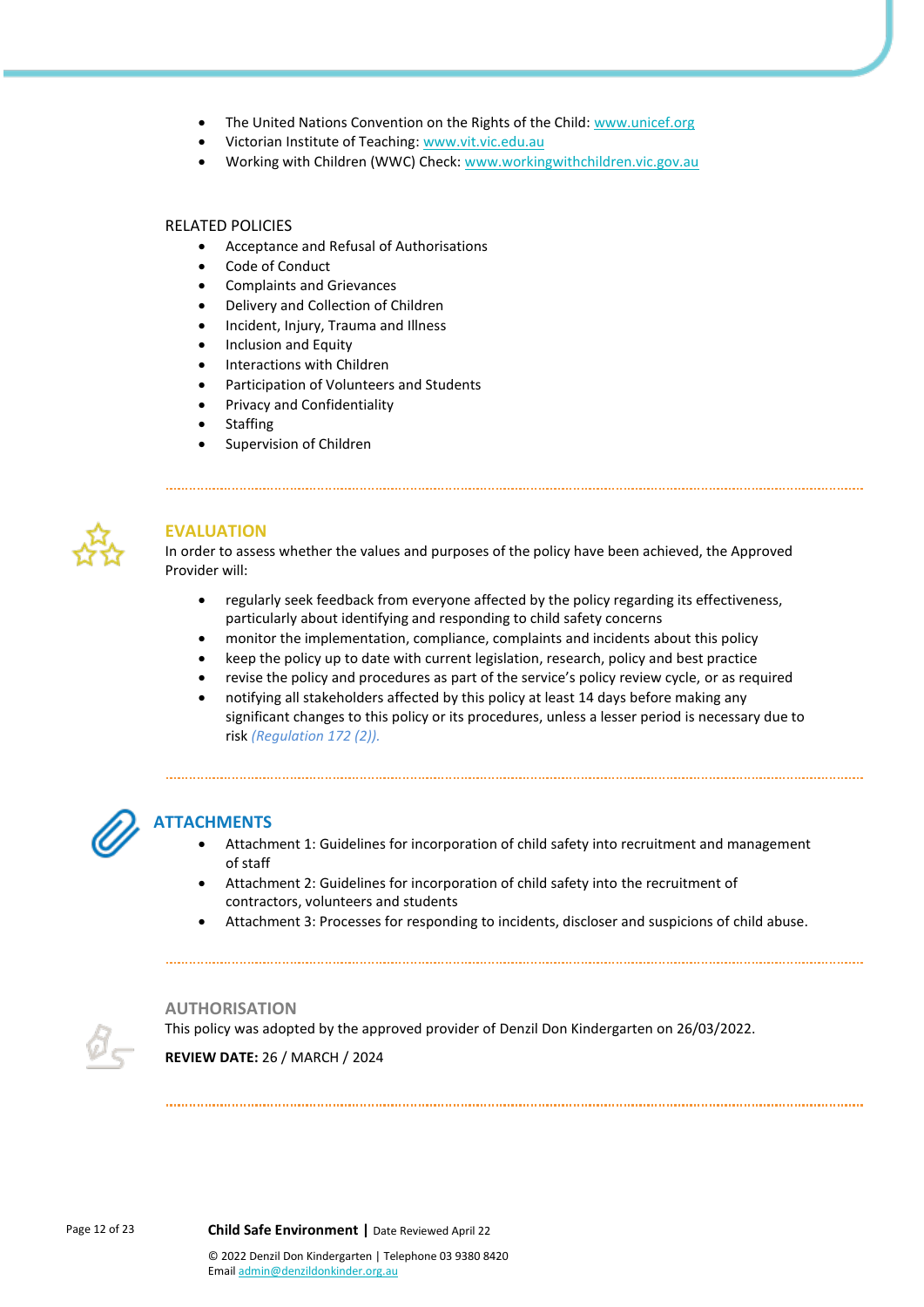# **ATTACHMENT 1: GUIDELINES FOR INCORPORATION OF CHILD SAFETY INTO THE RECRUITMENT AND MANAGEMENT OF STAFF**

The following guidelines and processes for the incorporation of child safety into the recruitment and management of staff demonstrate Denzil Don Kindergarten's commitment to maximising the safety of children and deterring unsuitable and inappropriate persons from attempting to work at our service.

Preparation for recruitment

- Include a statement of Denzil Don Kindergarten's commitment to maintaining a child-safe environment in the job description
- Job description clearly outlines responsibilities and accountability
- Job advertisement clearly states our commitment to child safety
- Include requirement for a current Working with Children Check (WWCC) or Victorian Institute of Teaching registration
- Letter of offer includes a statement about what is expected of the staff member in terms of commitment and responsibilities for child safety.

#### Selection process

- At least three people are on the interview panel including, where possible, a gender mix and a person external to the service or someone with human resource/interviewing experience
- Questions are behaviour-based and ask the interviewee to provide examples of their past behaviour in specific situations relevant to the job being applied for
- Questions regarding relationships with children are values-based and include consideration of issues such as professional boundaries, resilience and motivation, teamwork, accountability and ethics
- Questions are based on key selection criteria
- More detail is asked for when answers seem incomplete
- Confirm identity by sighting (and taking a copy of) a driver's licence or a passport
- Verify qualifications and, where relevant, Working with Children Clearance or Victorian Institute of Teaching registration
- Thorough reference checks:
	- o at least two referees are contacted (including the current or most recent employer or direct line manager)
	- o all referees must have observed the applicant working with children first-hand
	- o referees are asked about the candidate's past behaviour including relationships with children, professional boundaries, resilience and motivation, teamwork, accountability and ethics.
- Orientation and induction covers information about values, attitudes, expectations and workplace practices about maintaining a child-safe environment
- Information provided to the new staff member on commencing work at the service includes *Child Safe Environment Policy, Code of Conduct Policy, Complaints and Grievances Policy and Staffing Policy*
- Regular meetings are held between staff members and the approved provider or the person with management or control
- Training and education about child safety and child protection is provided for all staff
- Resources and support are provided for all staff to ensure a child-safe environment.

## Ongoing Management

- Regular meetings are held between staff and the approved provider or person with management or control and child safety is a regular item on the agenda
- Provide supervision to ensure clear expectations about the role, adequate support as well as on-the-job monitoring of their performance
- Performance reviews consider the staff member's contribution to creating a child-safe environment
- Regular training and education about child safety, child protection and inclusive practices is provided
- Resources and support are provided for all staff to ensure a child-safe environment
- Have a process to ensure that the registration of all early childhood teachers with the Victorian Institute of Training remains current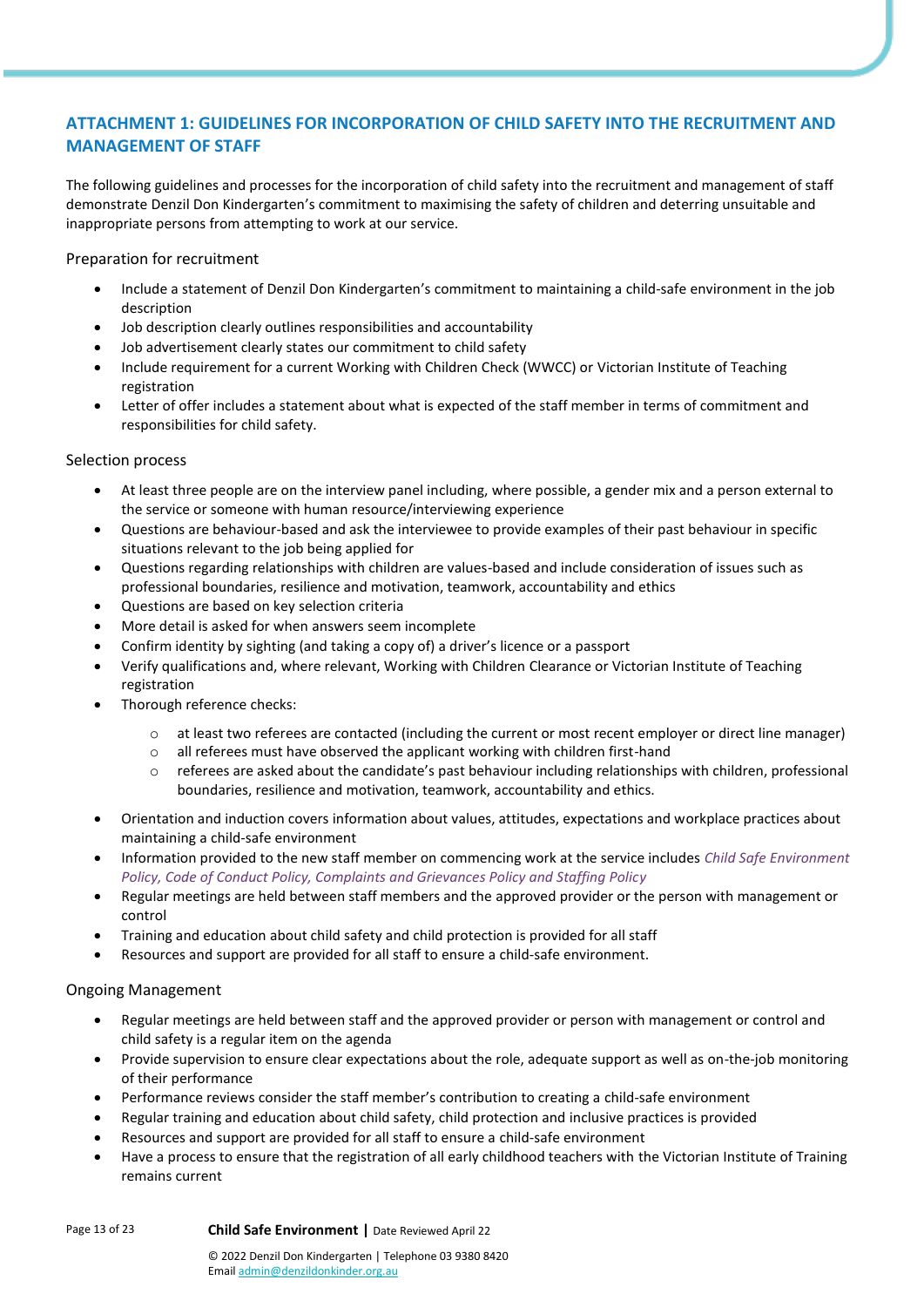- Maintain a staff currency register of all staff including WWCC and regularly check the status of the WWCC of staff to ensure that no one has been given a Negative Notice or had their card revoked or suspended or that it has expired
- Develop processes to deal with a staff member who is given a Negative Notice including ensuring that they do not do any child-related work.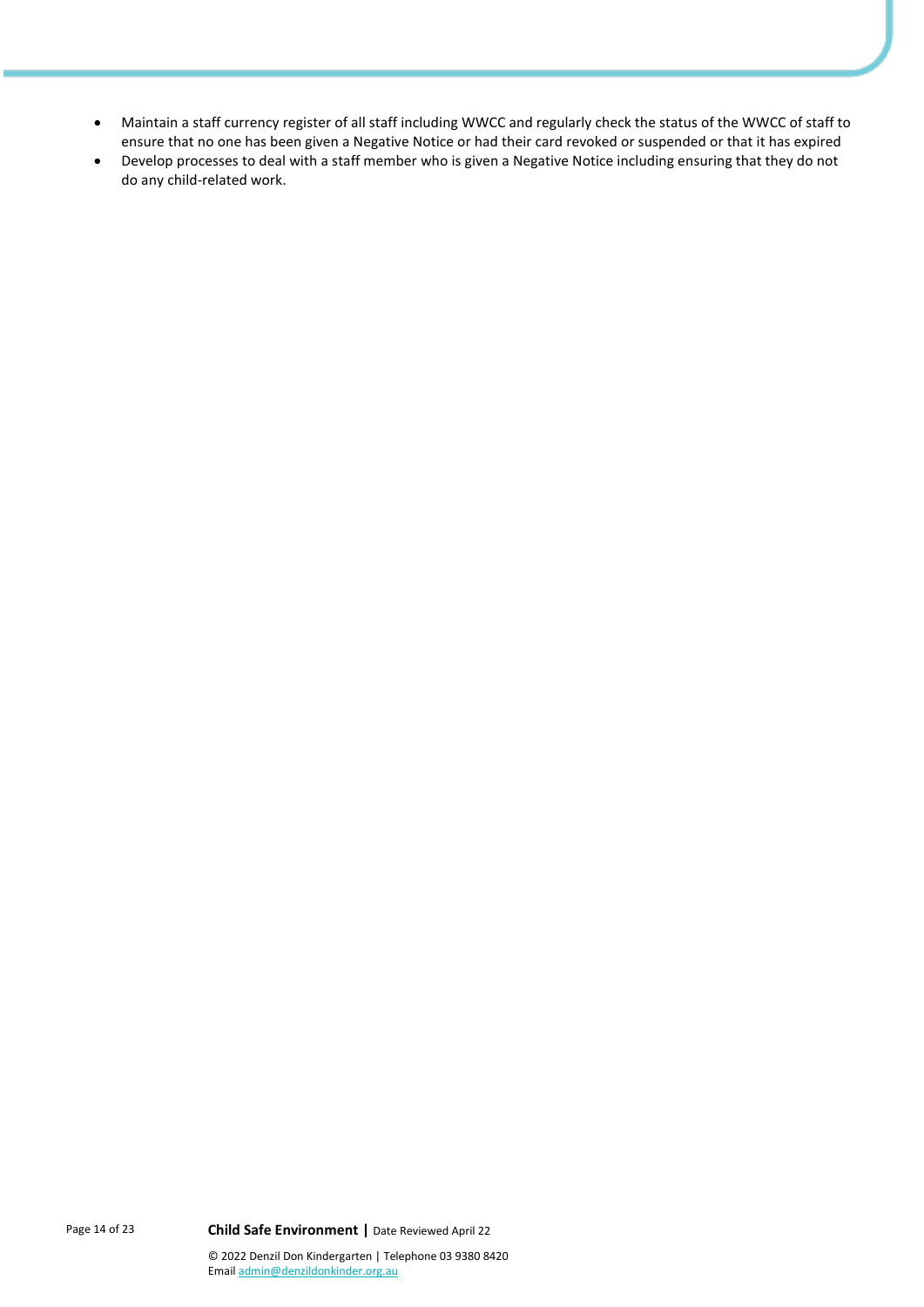# **ATTACHMENT 2: GUIDELINES FOR INCORPORATION OF CHILD SAFETY INTO THE RECRUITMENT AND MANAGEMENT OF CONTRACTORS, VOLUNTEERS AND STUDENTS**

The following guidelines and processes for the recruitment and management of contractors *(refer to Definitions)*, volunteers *(refer to Definitions)* and students demonstrates Denzil Don Kindergarten's commitment to maximising the safety of children and deterring unsuitable and inappropriate persons from attempting to work, volunteer or be on student placement at our service.

- Assess the nature of the work or task being undertaken by contractors, volunteers and students to determine whether a position description is required
- Consider whether a screening or recruitment process is relevant to the role and the risks to children
- Ensure a valid Working with Children Check or an exemption applies for people engaged in 'direct contact' in childrelated work, including physical contact, face-to-face contact, oral, written or electronic communication.
- Inform contractors, volunteers and students of policies relevant to their role as part of their orientation to the service
- Provide supervision to ensure clear expectations about the role and responsibilities
- Do not leave contractors, volunteers or students (or visitors) alone with children
- Have conversations about child safety and wellbeing and how the service maintains and responds to issues of safety with contractors, volunteers and students.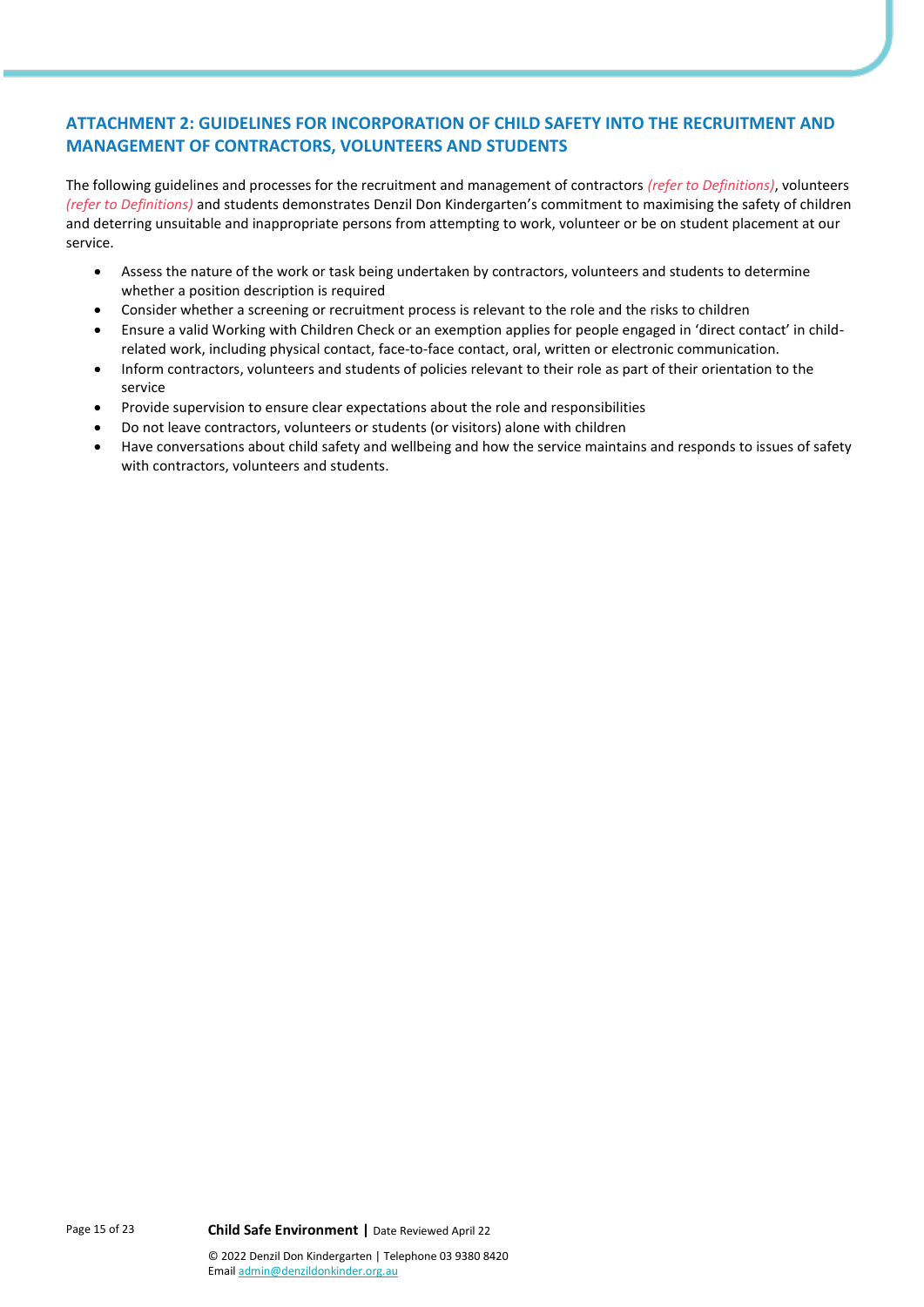# **ATTACHMENT 3: PROCESSES FOR RESPONDING TO INCIDENTS, DISCLOSER AND SUSPICIONS OF CHILD ABUSE**

**Overview**

- The approved provider or staff, including those with mandatory reporting responsibilities *(refer to Definitions)* must act when they form a reasonable belief or have a suspicion that a child has been, or is at risk of being abused. Regardless of the suspected cause, all concerns about the wellbeing of a child (or an unborn child) should be taken seriously and acted upon. This includes concerns about the wellbeing of a child, which does not appear to be the result of abuse
- Staff must seek advice from the approved provider or person with management or control, DHHS Child Protection, Child First and/or Victoria Police if they are uncertain about whether they have sufficient grounds to form a reasonable belief.
- If staff hold a reasonable belief that a child has been or is at risk of being abused, regardless of the advice of the Approved Provider or Person with Management or Control, or any other staff member, they must still make a report to Child Protection and/or Victoria Police.
- The steps outlined in the Department of Education and Training's flowchart: Four critical actions for early childhood services: Responding to Incidents, Disclosures and Suspicions of Child Abuse, provides a summary of the critical actions which are to be followed[: www.education.vic.gov.au](https://www.education.vic.gov.au/Pages/default.aspx)
- Records are kept about all child safety concerns or complaints. These records contain comprehensive descriptions of incidents/ issues of concern and provide evidence for actions taken, including reports made to statutory authorities or professional bodies and follow-up actions to be completed. The records are stored in accordance with the service's *Privacy and Confidentiality Policy.*
- Privacy is maintained, and information is disclosed when it promotes the safety or wellbeing of a child.
- Permission is not required from parents/guardians of a child to make a report where abuse is suspected.

## **Responding to concerns about the wellbeing of a child**

When to report wellbeing concerns to Child FIRST (Family Information, Referral and Support Team) A referral to Child FIRST or Orange Door *(refer to Definitions)* should be made if the approved provider/staff member has significant concerns for a child's wellbeing and the child is not in immediate need of protection. This may include circumstances when there are:

- significant concern for a child's wellbeing
- parents who lack the skills to support their child's physical, emotional and cognitive development that may be affecting the child's development
- family conflict, including family breakdown
- families under pressure, due to a family member's physical or mental illness, substance misuse, disability or bereavement
- young, isolated and/or unsupported families
- families experiencing significant social or economic disadvantage that may adversely impact a child's care or development.

## **When to make a referral to orange door**

Orange Door is a free service for women, children and young people who are experiencing family violence, or families who need assistance with the care and wellbeing of children to access the services they need to be safe and supported. Both services ensure that vulnerable children, young people and their families are linked effectively to relevant services, and this may be the best way to connect children, young people and their families with the services they need.

## **When to report wellbeing concerns to Victoria police**

In addition to reporting suspected abuse to appropriate authorities, you must contact Victoria Police on 000 if the:

- child's immediate safety is compromised
- child is partaking in any risk-taking activity that is illegal and extreme in nature or poses a high risk to their safety, or the safety of somebody else.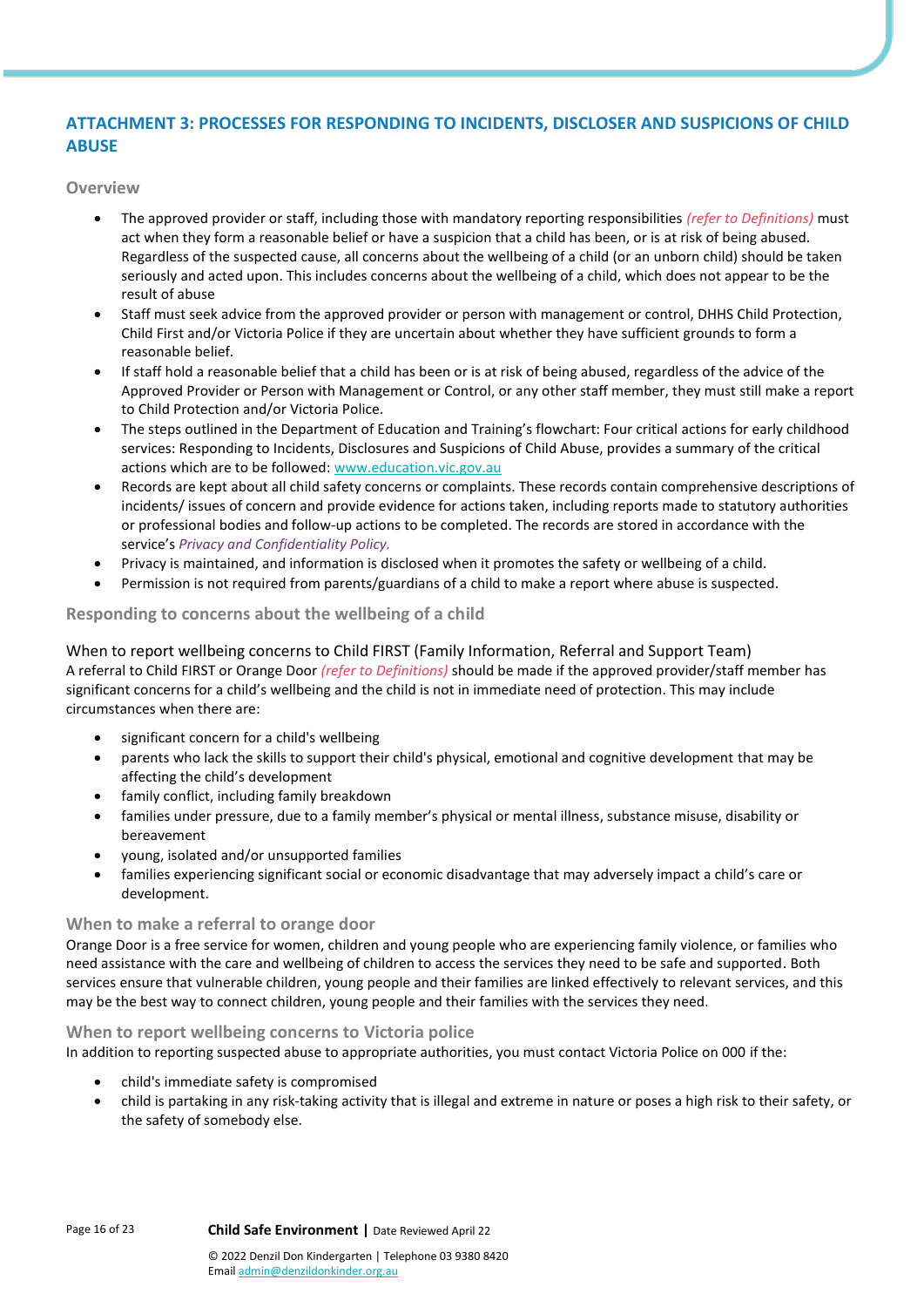## **When to report wellbeing concerns to DHHS child protection**

In addition to reporting suspected abuse to appropriate authorities, you should contact DHHS Child Protection if you have significant protective concerns for the wellbeing of a child, but the parents are unable or unwilling to address or resolve these concerns.

This includes all concerns that:

- have a serious impact on a child's safety, stability or development (including abandonment, death or incapacity, extreme risk-taking behaviour, or harm to an unborn child)
- are persistent and entrenched and likely to have a serious impact on a child's safety, stability or development
- relate to a parent/s who cannot or will not protect the child from significant harm
- include a belief that the family is likely to be uncooperative in seeking assistance.

#### **Managing a disclosure**

It is very important to validate a child's disclosure, by listening to the child, taking them seriously and responding and acting on the disclosure by implementing the Denzil Don Kindergarten's reporting procedures.

Strategies include:

- let the child talk about their concerns in their own time and their own words
- give them your full attention, the time and a quiet space in which to do this and be a supportive and reassuring listener
- remain calm and use a neutral non-judgmental tone
- comfort the child if they are distressed
- record the child's disclosure using the child's words.
- tell the child that telling you is the right thing to do and that what has happened is not their fault
- let them know that you will act on this information and that you will need to let other people know so that they can help the child
- it is the role of DHHS Child Protection and Victoria Police to investigate. DO NOT take any steps to investigate. Avoid asking investigative or invasive questions which may cause the child to withdraw and may interfere with an investigation. Avoid going over information repeatedly.

## **Responding to incidents, discloser and suspicions of child abuse**

To make a report to child protection a staff member needs to have formed a reasonable belief *(refer to Definition)* that a child has suffered or is likely to suffer significant harm as a result of abuse or neglect, and that their parent has not protected or is unlikely to protect the child from harm of that type.

It is strongly recommended that ALL early childhood service staff follow the **Four Critical Actions** as soon as they witness an incident, discloser or form a reasonable belief that a child has or is at risk of being abused.

## **ACTION 1: RESPONDING TO AN EMERGENCY**

If a child has just been abused or is at immediate risk of harm you must take reasonable steps to protect them.

These include:

- separating the alleged victim and others involved, ensuring all parties are supervised by a service staff member
- arranging and providing urgent medical assistance where necessary by:
	- o administering first aid assistance
	- $\circ$  calling 000 for an ambulance and following any instructions from emergency service officers/paramedics
	- $\circ$  calling 000 for urgent police assistance if the person who is alleged to have engaged in the abuse poses an immediate risk to the health and safety of any person
- you should also identify a contact person at the service for future liaison with police
- taking reasonable steps to preserve evidence, such as the environment, clothing, other items, and potential witnesses until the police or other relevant authorities arrive on the premises.

## **ACTION 2: REPORTING TO AUTHORITIES**

As soon as immediate health and safety concerns are addressed you must report all incidents, suspicions and disclosures of child abuse as soon as possible. Failure to report physical and sexual child abuse may amount to a criminal offence.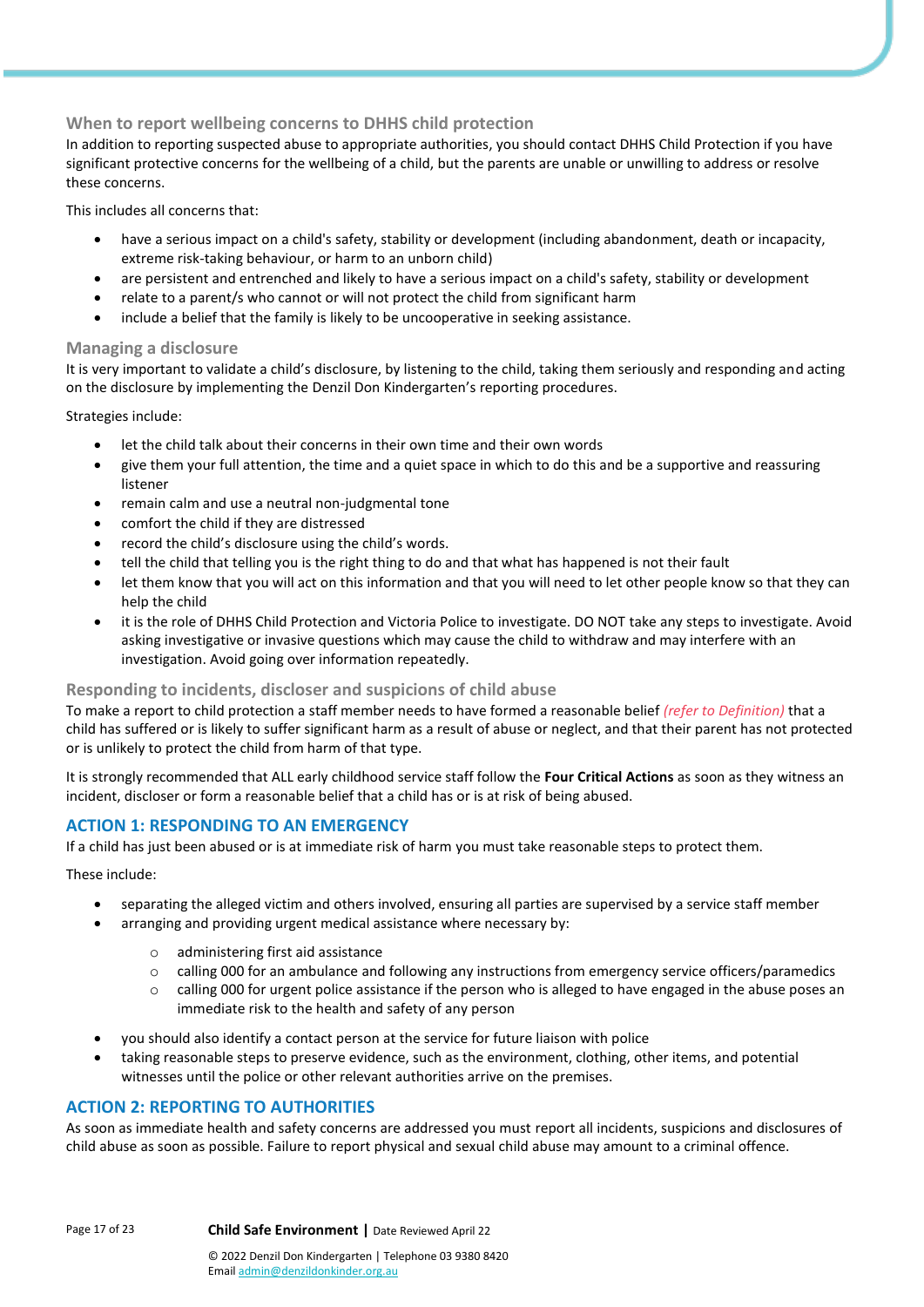#### **IF THE SOURCE OF SUSPECTED ABUSE IS FROM WITHIN THE FAMILY OR COMMUNITY:**

#### **DHHS CHILD PROTECTION**

You must report to DHHS Child Protection if a child is considered to be:

- in need of protection from child abuse
- at risk of being harmed (or has been harmed) and the harm has had or is likely to have, a serious impact on the child's safety, stability or development.

#### **VICTORIA POLICE**

You must also report all instances of suspected sexual abuse (including grooming) to Victoria Police.

#### **REPORT TO MANAGEMENT**

You must report to your approved provider.

#### **NOTIFY THE REGULATOR**

The Approved Provider of early childhood services must notify the Quality Assessment and Regulation Division of any serious incidents, circumstances, or complaints that raise concerns about the safety, health and wellbeing of a child being educated and cared for by service. Notifications may be made at National Quality Agenda IT System: [https://www.acecqa.gov.au](https://www.acecqa.gov.au/)

If you believe that a child is not subject to abuse, but you still hold significant concerns for their wellbeing you must still act. This may include making a referral or seeking advice from Child FIRST (in circumstances where the family is open to receiving support), or to DHHS Child PROTECTION or Victoria Police.

#### **If the source of suspected abuse is from within the service:**

If the source of suspected abuse comes from within the service (this includes any forms of suspected child abuse involving a staff member, contractor, committee member or volunteer):

- you must contact Victoria Police via your local police station (where appropriate they will refer you to the local Sexual Offences and Child Abuse Investigation Team)
- you must also report internally to the approved provider or person with management or control
- the approved provider must also notify the Quality Assessment and Regulation Division. Notifications made via the National Quality Agenda IT System[: https://www.acecqa.gov.au](https://www.acecqa.gov.au/)
- The approved provider must notify the Commission for Children and Young People (CCYP) within **three** business days of becoming aware of an allegation *(refer to Reportable Conduct Scheme)*
- a contact person must also be identified at the service for future liaison with Child Protection and Victoria Police and seek advice about contacting parents/carers.

## **ACTION 3: CONTACTING PARENTS/CARERS**

You must consult with Victoria Police or DHHS Child Protection to determine what information can be shared with parents/carers. They may advise:

- not to contact the parents/carers (e.g. in circumstances where the parents are alleged to have engaged in the abuse, or the child is a mature minor and has requested that their parent/carer not be contacted)
- to contact the parents/carers and provide agreed information as soon as possible (for approved providers, it is a requirement that parents/carers are notified within 24 hours if the suspected abuse occurred at the service).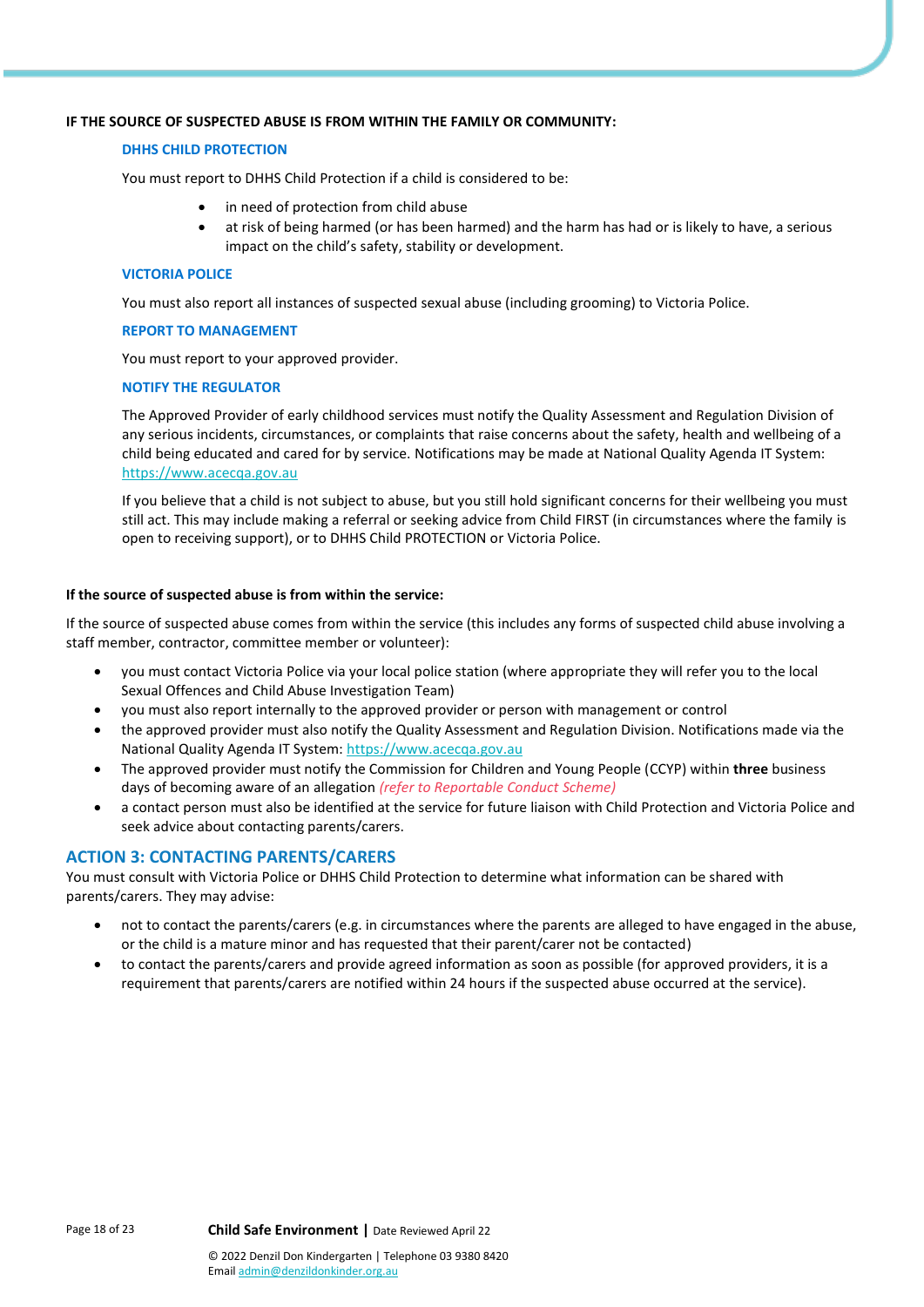## **ACTION 4: PROVIDING ONGOING SUPPORT**

Your service should take reasonable steps to make all children feel safe and supported whilst they are attending your service.

- your service should also consider providing support for children impacted by abuse. Eg. Referral to wellbeing professionals.
- you must follow the **Four Critical Actions** every time you become aware of a further instance or risk of abuse. This includes reporting new information to authorities.

#### **The reportable conduct scheme**

The Approved Provider must notify the Commission for Children and Young People (The Commission) of a reportable allegation *(refer to Definitions)* within **three** business days of becoming aware of an allegation. The Approved Provider must provide certain detailed information about the allegation and their proposed response within **30 calendar days**.

The approved provider must also investigate the reportable allegation and provide the findings of the investigation to the Commission. The service must also respond to the Commission when contacted for information.

The Commission provides guidance on the processes and documentation required when making a report: refer to [https://ccyp.vic.gov.au](https://ccyp.vic.gov.au/)

## **Child protection in early childhood: Privacy and information sharing**

The Child Information Sharing Scheme and the Family Violence Information Sharing Scheme allow professionals working with children to gain a complete view of the children they work with, making it easier to identify wellbeing or safety needs earlier and to act on them sooner.

Following a report to DHHS Child Protection, Victoria Police, and/or ChildFIRST you should:

- consult with your approved provider before disclosing information about the report and the child and their family to another information sharing entity (except to verified Victoria Police and DHHS Child Protection workers in very urgent situations and/or if the information is required to protect the safety of that child) and/or
- seek consent from a child or their parents/carers before disclosing information about the report and the child and their family to anyone other than authorities and service staff members (provided this does not place the child or another person at risk).

**Privacy laws allow for staff to share a child's personal and health information to enable services to:**

- provide and support the education of the child, plan for individual needs and address any barriers to learning
- support the social and emotional wellbeing and health of the child
- fulfill duty of care obligations to the child, other children, staff and visitors
- make reasonable adjustments if the child has a disability, including a medical condition or mental illness
- provide a safe and secure workplace.

#### **Resources**

Department of Education and Training PROTECT Portal: [www.education.vic.gov.au](https://www.education.vic.gov.au/Pages/default.aspx)

The Department of Education and Training's PROTECT portal provides tools and resources to assist professionals and early years services to respond to child abuse or potential child abuse, including:

- Early Childhood Guidance: This section supports early childhood providers to take action if they suspect, or witness to, any form of child abuse.
- The flowchart: Four critical actions for early childhood services: Responding to Incidents, Disclosures and Suspicions of Child Abuse, provides a summary of the critical actions to take:
- Early Childhood Online Learning: This eLearning Module supports all professionals in early childhood settings to increase their capacity to respond effectively to children whose safety, health or wellbeing may be at risk.

Commission for Children and Young People: [www.ccyp.vic.gov.au](https://ccyp.vic.gov.au/)

Emai[l admin@denzildonkinder.org.au](mailto:membersolutions@elaa.org.au)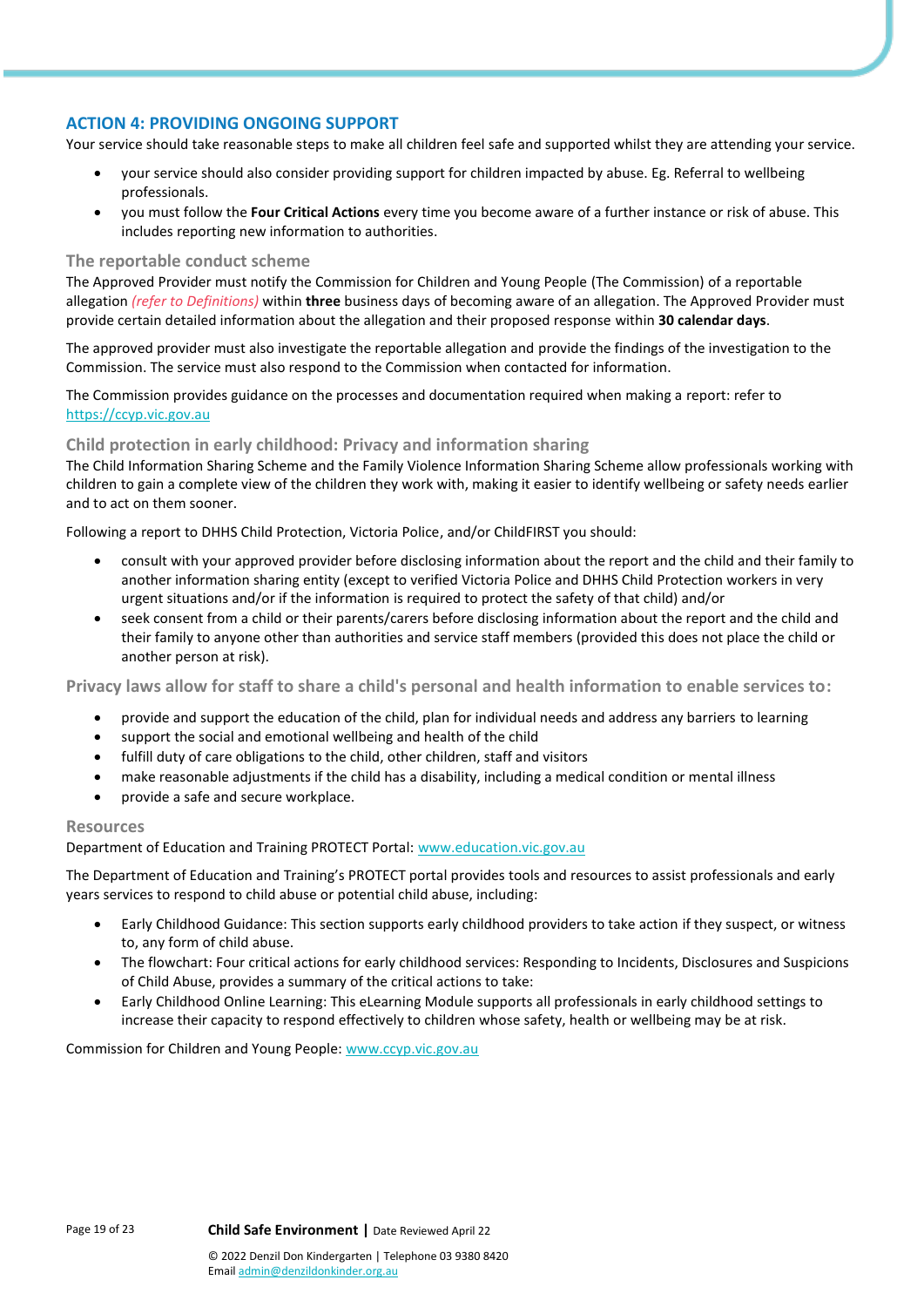## **ATTACHMENT 4: RESPONDING TO SUSPECTED CHILD ABUSE**

Completing this form should not impact reporting times. If a child is in immediate danger staff should immediately contact Victoria Police on 000.

Provide as much factual information as possible. This information will be critical and maybe sought at a later date if the matter is the subject of Court proceedings.

| <b>Staff member leading the response</b> |
|------------------------------------------|
| Name:                                    |
| Occupation:                              |
| Service address:                         |
| Relationship to the child:               |

#### **CRITICAL ACTION 1: IMMEDIATE RESPONSE TO AN INCIDENT**

| <b>Responding to an emergency</b>                                                                                                                                                                       |
|---------------------------------------------------------------------------------------------------------------------------------------------------------------------------------------------------------|
| Did the child require first aid? If YES, provide Details?                                                                                                                                               |
| Who administrated First aid? (Name and Title)                                                                                                                                                           |
| Did the child require further immediate medical assistance?                                                                                                                                             |
| Current location and safety status: e.g. are all impacted children safe and not in any immediate danger? If a child is in immediate danger staff<br>should report immediately to Victoria police on 000 |

#### INFORMATION ABOUT THE ALLEGED VICTIM

| <b>Child's details</b>                                  |                |  |  |  |
|---------------------------------------------------------|----------------|--|--|--|
| Name:                                                   | Gender:        |  |  |  |
| Relationship to service: (eg 2 days, 3 year old kinder) | Date of Birth: |  |  |  |
| <b>Residential Address:</b>                             |                |  |  |  |
| Parent/Carer Name:                                      |                |  |  |  |
| Parent/Carer contact number:                            |                |  |  |  |
| Language(s) spoken by child:                            |                |  |  |  |
| Disabilities, mental or physical health issues:         |                |  |  |  |
| Child's background                                      |                |  |  |  |
| Cultural status and religious background:               |                |  |  |  |
| Previous history or indicators of suspected abuse:      |                |  |  |  |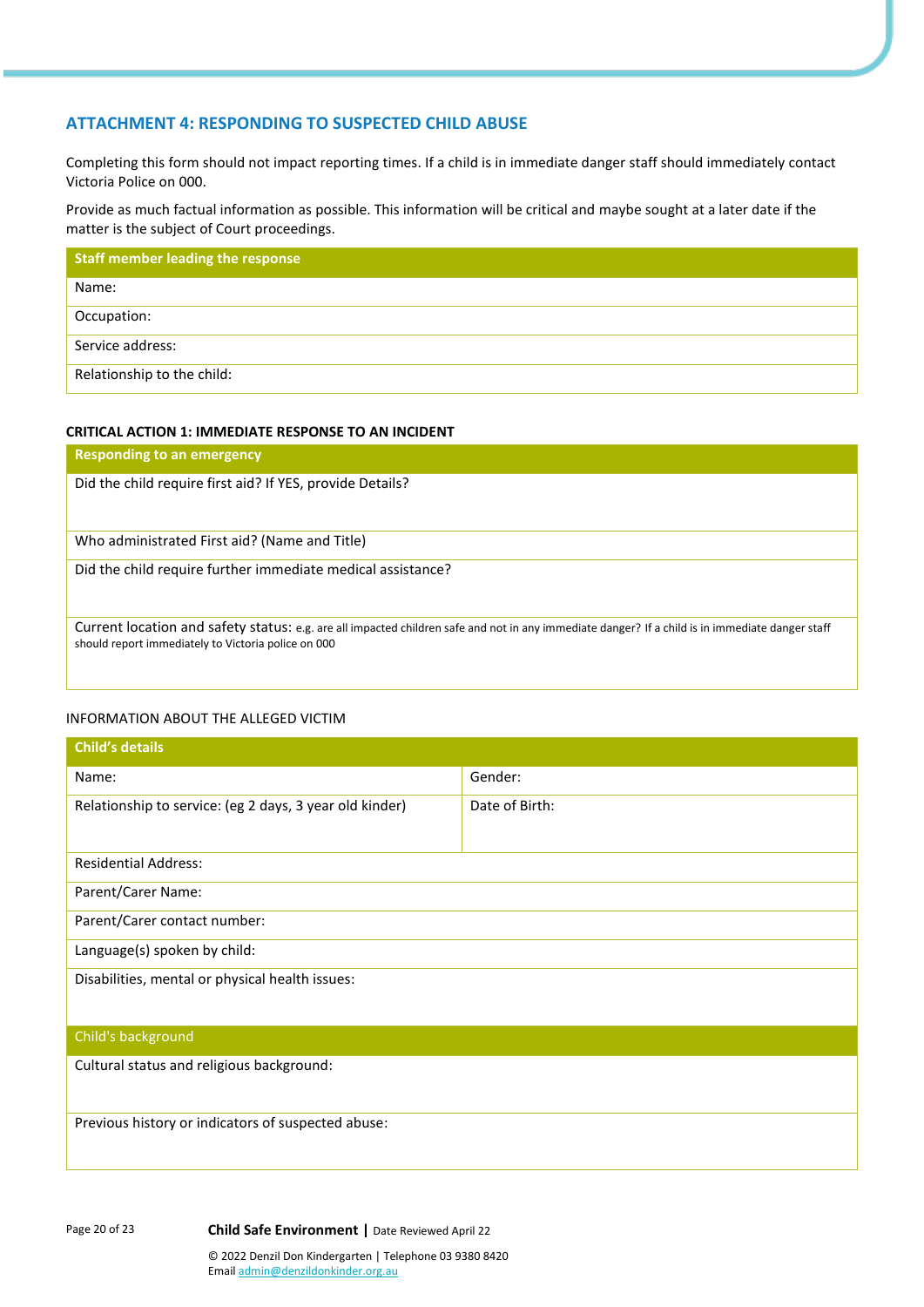Family background

Family composition (if known): *List parenting or carer arrangements and siblings' names and ages*

Any other people living with their child (if known):

Disability, mental or physical health issues in family (if known):

Likely reaction to report being made (if known):

## DETAILS OF THE INCIDENT DISCLOSURE OF SUSPICION

**Grounds for your belief that a child has been or is at risk of abuse** 

| Indicators or instances which led you to believe that a child/children are subject to child abuse or at risk of abuse: Detail any<br>disclosures or incidents or suspicion including names times and dates documenting a child's exact words as far as possible include specific detail here on<br>what led you to form a reasonable belief that a child has been or is in risk of being abused |                           |
|-------------------------------------------------------------------------------------------------------------------------------------------------------------------------------------------------------------------------------------------------------------------------------------------------------------------------------------------------------------------------------------------------|---------------------------|
| Any physical indicators of abuse:                                                                                                                                                                                                                                                                                                                                                               |                           |
| Any behavioural indicators of abuse:                                                                                                                                                                                                                                                                                                                                                            |                           |
| Any pattern of behaviour or prior concern leading up to an incident, disclosure or suspicion:                                                                                                                                                                                                                                                                                                   |                           |
| Details of the person alleged to have committed the abuse if known                                                                                                                                                                                                                                                                                                                              |                           |
| Name:                                                                                                                                                                                                                                                                                                                                                                                           |                           |
| Gender:                                                                                                                                                                                                                                                                                                                                                                                         | Date of birth (if known): |
| Relationship to child:                                                                                                                                                                                                                                                                                                                                                                          |                           |

Address:

Contact details:

## **CRITICAL ACTION 2: REPORTING**

| <b>Reporting to authorities</b>                                                                                      |                                          |                              |                               |  |  |
|----------------------------------------------------------------------------------------------------------------------|------------------------------------------|------------------------------|-------------------------------|--|--|
|                                                                                                                      | Tick the authority you have reported to: |                              |                               |  |  |
| $\Box$ Victoria police                                                                                               | $\Box$ Child first                       | $\Box$ DHHS child protection | $\Box$ Decision not to report |  |  |
| If you have decided not to report list your reasons here also include any follow-up actions undertaken by you below: |                                          |                              |                               |  |  |
| Provide your report:                                                                                                 |                                          |                              |                               |  |  |
| Date:                                                                                                                |                                          |                              | Time:                         |  |  |

Page 21 of 23 **Child Safe Environment |** Date Reviewed April 22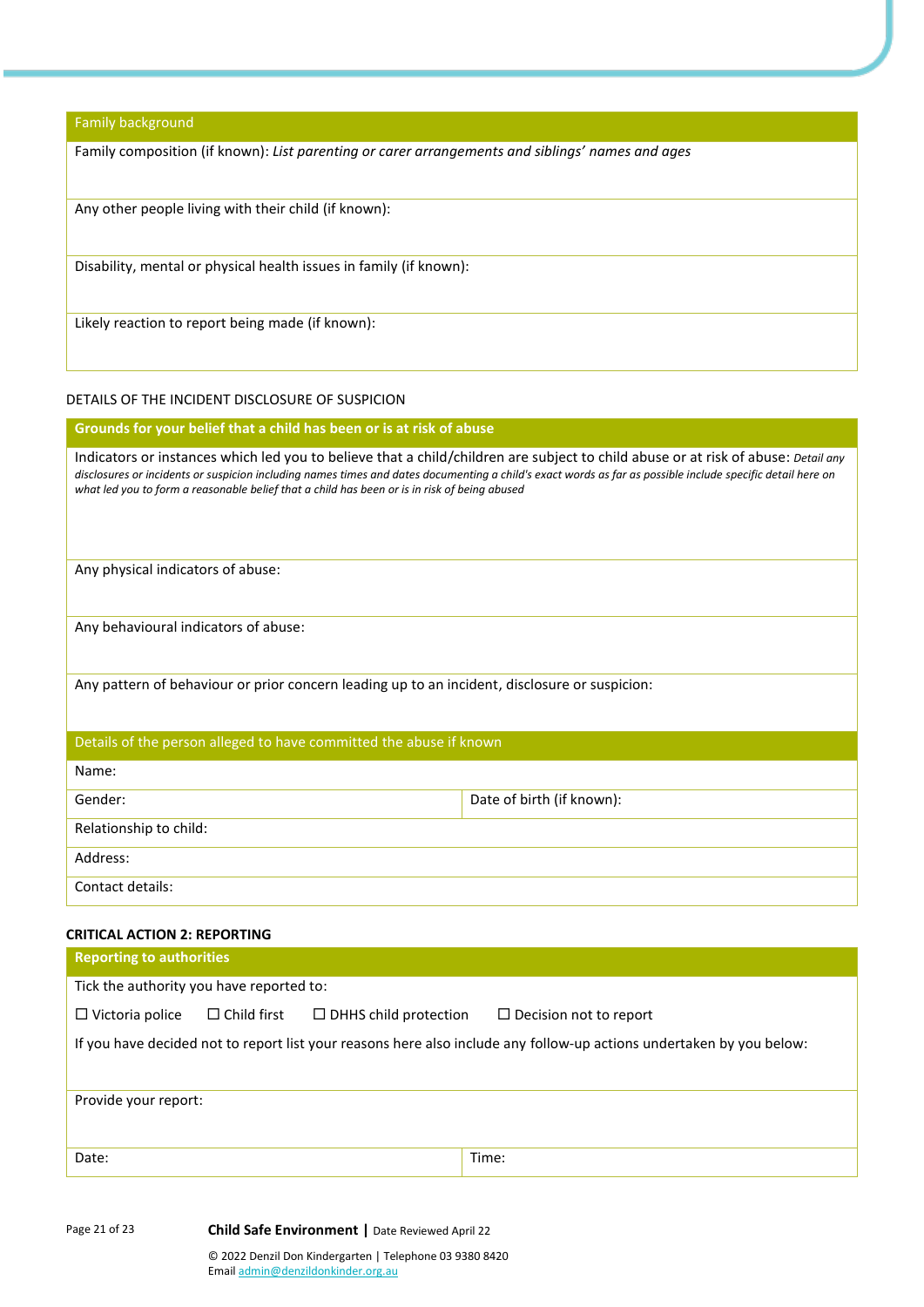| Authority:                                                                                                                                                                                                                                                    |       |  |  |  |
|---------------------------------------------------------------------------------------------------------------------------------------------------------------------------------------------------------------------------------------------------------------|-------|--|--|--|
| Name of the person spoken to:                                                                                                                                                                                                                                 |       |  |  |  |
| Outcomes from the report:                                                                                                                                                                                                                                     |       |  |  |  |
| <b>Reporting internally</b>                                                                                                                                                                                                                                   |       |  |  |  |
| Provide details of your discussion with the approved provider                                                                                                                                                                                                 |       |  |  |  |
| Time:                                                                                                                                                                                                                                                         | Date: |  |  |  |
| Name:                                                                                                                                                                                                                                                         |       |  |  |  |
| Discussion outcomes:                                                                                                                                                                                                                                          |       |  |  |  |
| Notification to the regulator: All approved providers must notify the quality assessment and regulatory division if there is an incident at the<br>service and/or the health safety or wellbeing of a child has been compromised while attending the service. |       |  |  |  |
| Time:                                                                                                                                                                                                                                                         | Date: |  |  |  |
| Names:                                                                                                                                                                                                                                                        |       |  |  |  |
| Discussion outcomes:                                                                                                                                                                                                                                          |       |  |  |  |

#### **CRITICAL ACTION 3: CONTACTING PARENTS/CARERS**

## **Actions taken (alleged victim)**

Provide details of your discussion with parents/carers (if appropriate): You must consult with Victoria police and/or DHHS child protection to determine if it is deemed appropriate, parents must be contacted as soon as possible (within 24 hours of the incident, disclosure or suspicion)

Have you sought advice from DHHS child protection or Victoria police?  $\Box$  yes  $\Box$ no

Is it appropriate to contact parent/carer:  $\Box$  yes  $\Box$  no

List reasons if it is not appropriate to contact parent/carer:

## If contacting parent/carer, provide the following details:

Name of staff member making the call:

Name of parent/carer receiving the call:

Discussion outcomes:

**Planned actions: Include details on what follow-up actions have occurred to support that child for example referral to specialised services:**

## **CRITICAL ACTION 4: PROVIDING ONGOING SUPPORT**

Page 22 of 23 **Child Safe Environment |** Date Reviewed April 22